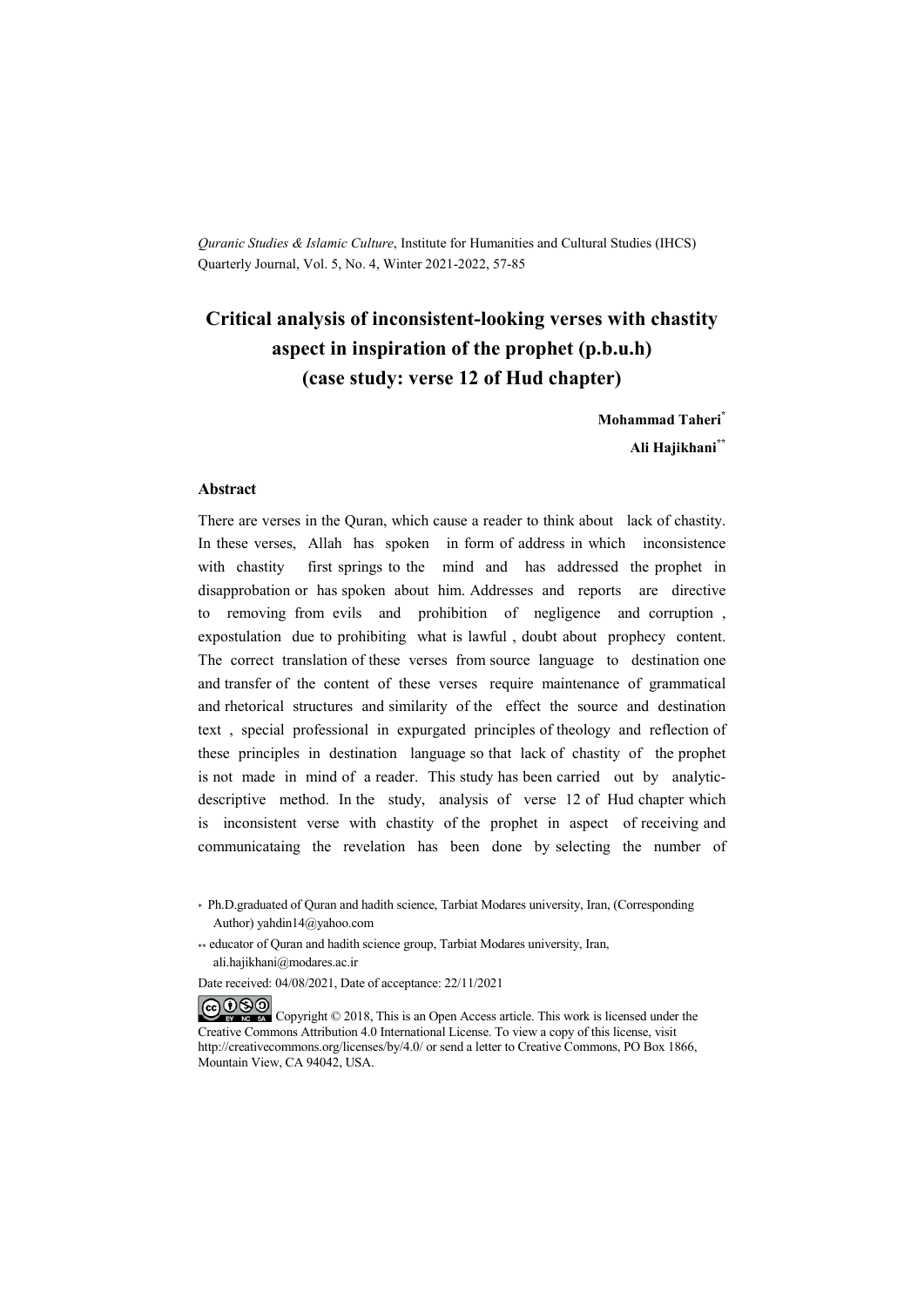literal , semantic, interpretive and free translation methods. results showed that by knowing the address of the verse as conventional , the doubt of giving up communication of the revelation by the prophet and uncertainty of God's knowledge that first springs to the mind by word" perchance" has been ignored because the requirement of the address has been to avoid by knowing this address as conventional. In other words, all things which can be the cause of avoided event( infidels' denial ) have been mentioned and negated. Also, combination translation ( Mazji) which is the suitable translation for verses of the Quran has been more successful in clarifying the words of the verse and achieving the aims of the translation.

**Keywords:** Quran, criticism of the translation, inconsistent-looking verses , chastity of the prophet , communication of the revelation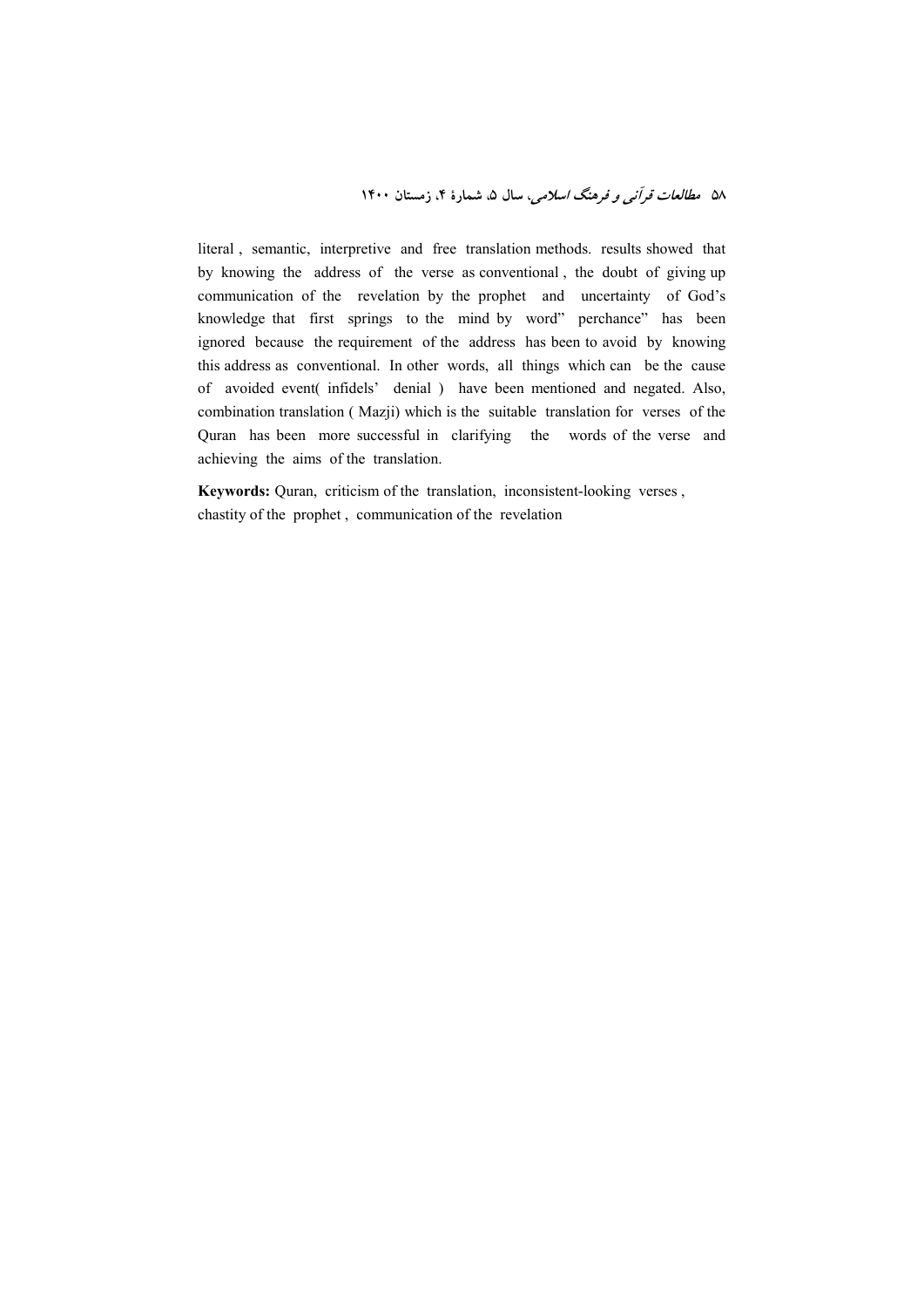*مطالعات قرآنی و فرهنگ اسلامی*، پژوهشگاه علوم انسانی و مطالعات فرهنگی فصلiامهٔ علمی ــ پژوهشی، سال ۵، شمارهٔ ۴، زمستان ۱۴۰۰، ۵۹ ـ ۸۵

تحليل انتقادي ترجمة آيات به ظاهر متناقض با جنبهٔ عصمت در ابلاغ وحی پیامبراکرم(ص) (مطالعة موردي أيه ١٢ سوره هود)

محمد طاهري\*

على حاجي خاني\*\*

### حكىدە

در قرآن کریم آیاتی وجود دارد که در نگاه نخست، تلقی عدم عصمت پیـامبر اکــرم(ص) را در ذهن خواننده ايجاد مي كند. در اين آيات، خداوند با نوعي خطاب كه در نگـاه اول تنــافي با عصمت را به ذهن متبادر می کند سخن گفته و به صورت مذمتگونه پیامبر اک و(ص) را مورد خطاب قرار داده و یا در مورد ایشان سخن گفته است. خطابها و گزارش هایی چــون دستور به دوری از پلیدیها، نهی از غفلت و فساد، عتاب بـهخـاطر حـرام کـردن آنچـه کـه حلال است، شک در محتوای نبوت و مانند آن از این نمونـه اسـت. برگـردان صـحیح ایـن .<br>آیات از زبان مبدا به زبان مقصد و انتقال حداکثری محتوای این دسـت از آیــات، افــزون بــر .<br>نگاهداشت ساختارهای دستوری و بلاغی<sub>م</sub> و همسـانی تـاثیر مـتن مبـدا و مقصـد، احاطــه و اشراف ويژه به مباني تنقيح شـده علــم كــلام و نيــز بازتــاب ايــن مبــاني در زبــان مقصــد را طلب می کند تا تلقی عدم عصـمت پیـامبر اکـرم(ص) را در ذهـن خواننـده ایجـاد ننمایـد. یژوهش حاضر در صدد بوده تا با بهرهگیری از روش توصیفی – تحلیلی و انتخاب تعــدادی از روش۵های ترجمه تحتاللفظی، امین، معنایی، تفسیری و آزاد بـه تحلیــل و نقــد ترجمــه

\* دکترای علوم قرآن و حدیث، دانشگاه تربیت مدرس، ایران (نویسندهٔ مسئول)، yahdin14@yahoo.com \*\* دانشیار، گروه علوم قرآن و حدیث، دانشگاه تربیت مدرس، ایران، ali.hajikhani@modares.ac.ir تاريخ دريافت: ١۴٠٠/٠٥/١٣، تاريخ پذيرش: ١۴٠٠/٠٩/٠١

COOD Copyright © 2018, This is an Open Access article distributed under the terms of the Creative Commons Attribution 4.0 International, which permits others to download this work, share it with others and Adapt the material for any purpose.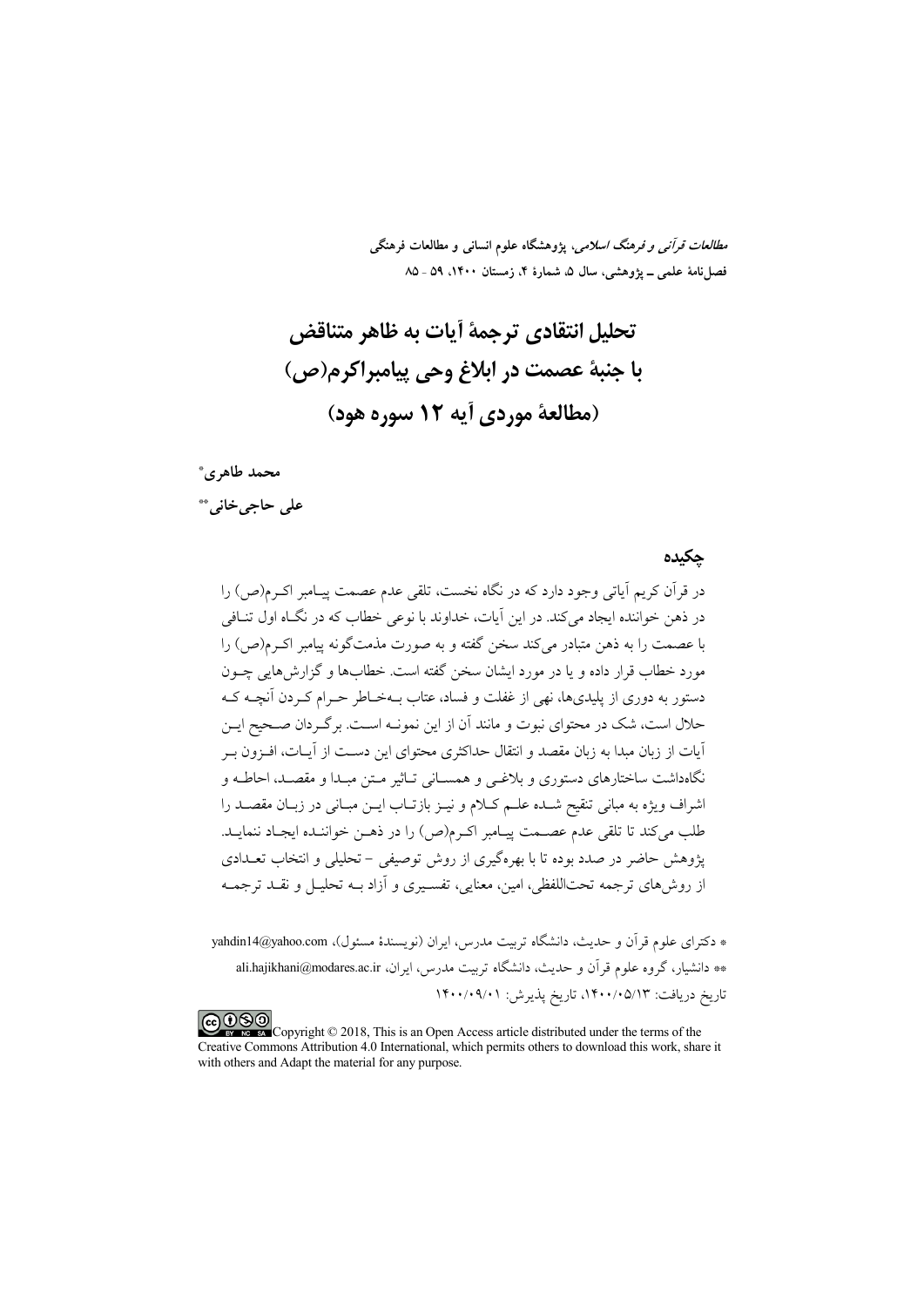۶۰ م*طالعات قرآن<sub>ه ،</sub> و فرهنگ اسلامی*، سال ۵، شمارهٔ ۴، زمستان ۱۴۰۰

اّيه 12 سوره هود كه از اّيات متناقضنما با عصمت ييـامبر اكـرم(ص) در جنبـه دريافـت و ابلاغ وحی است، بپردازد و به این نتیجه دست یافته است که با عرفی دانسـتن خطـاب آیــه، شبهه ترک ابلاغ وحی توسط پیامبر(ص) و نیز عدم قطعیت علم خداوند کـه از واژه «لعـل» به ذهن متبادر می شود از میان میرود چرا که با عرفی دانستن ایــن خطــاب، مقتضــای مقــام سخن استبعاد بوده بدین صورت که همه چیزهایی که می تواند علـت یـک حادثـه مسـتبعد (انکار کافران) باشد ذکر و سپس نفی شـدهاسـت. همچنـین ترجمـهی مزجـی کـه روشـی مطلوب در ترجمه آيات قرآن است؛ در تبيـين واژههـاي آيــه و بـرآوردن اهــداف ترجمــه موفق تر مے نمائند.

**كليدواژهها:** قرآن كريم؛ نقد ترجمه؛ آيات بهظاهر متناقض؛ عصمت پيامبر؛ ابلاغ وحي

## ١. مقدمه و تعريف مسئله

در قرأن كريم أياتي وجود دارد كه در نگاه نخست، تلقى عدم عصمت ييـامبر اكـرم(ص) را بـه ذهــز متبــادر مــي كنــد. در ايــز أيــات خداونــد بــا لحنــي عتــابأميــز و نكــوش گونــه پیامبراکرم(ص) را مورد خطاب قرار داده و یا در مورد ایشان سخن گفتـه اسـت. ایــن آیــات در قالب امر، نهي، عتاب وگزارشهاي حملـي و شـرطي اسـت. ماننـد دسـتور بـه دوري از يليديها (مدثر: ۵)، نهى از غفلت (اعـراف: ۲۰۵)، عتـاب بــهخــاطر حــرام كــردن آنچــه كــه حلال است (تحريم: ١)، ورود شيطان در ذهن پيامبر (انعــام: ۶۸)، مشــكوک بــودن در مــورد حقيقت وحي (يونس: ٩۴)، ترس از غير خداوند (احزاب: ٣٧) و... . اين در حالي است كـه مقوله عصمت پیامبران مورد اتفاق اندیشمندان فرقههای اسلامی است و همـه مسـلمانان بـر لزوم عصمت پیامبران تاکید دارند. (ر.ک: بحرانی، ۱۴۰۶: ۱۲۵) و تنها بعضـی از جزئیــات آن مسورد اخستلاف اسست. (رک: اشسعری، ۱۴۰۰: ۱۵۱؛ ایسن ایسے الحدیسد، ۱۳۸۳، ۷: ۷: تفتـــازاني، ١۴٠٩، ۵: ۵۰؛ قاضـــي عبـــدالجبار، ١۴۲۲: ٣٨٧؛ قاضـــي نـــورالله، ١۴٠٩، ٢: ٢٠۶؛ مظفر، ۱۳۹۶: ۵۶۸–۶۰۰؛ یوسفیان و شریفی، ۱۳۷۷: ۱۸۱)

در فرأيند ترجمه قرأن، أنچه به عنوان هدف مهم و اساسي برشمرده مي شود، انتقال پيــام و محتوا از زبان مبدا به زبان مقصد میباشد که البته ایــن امــر نیــز تــا حــد ممکــن بــا حفــظ ویژگیها و ظرافتهای زبان مبدا و انتقال آن به زبان مقصد انجام می پـذیرد. بهـرهگیــری از قواعد صحیح در مقولههای تفسیری، روایی، فقهـی، کلامـی و زبـان شـناختی از مهــمتــرین بایستههایی است که رعایت آن، متـرجم را بـه مقصـد نزدیـک کـرده و رسـالت خـویش را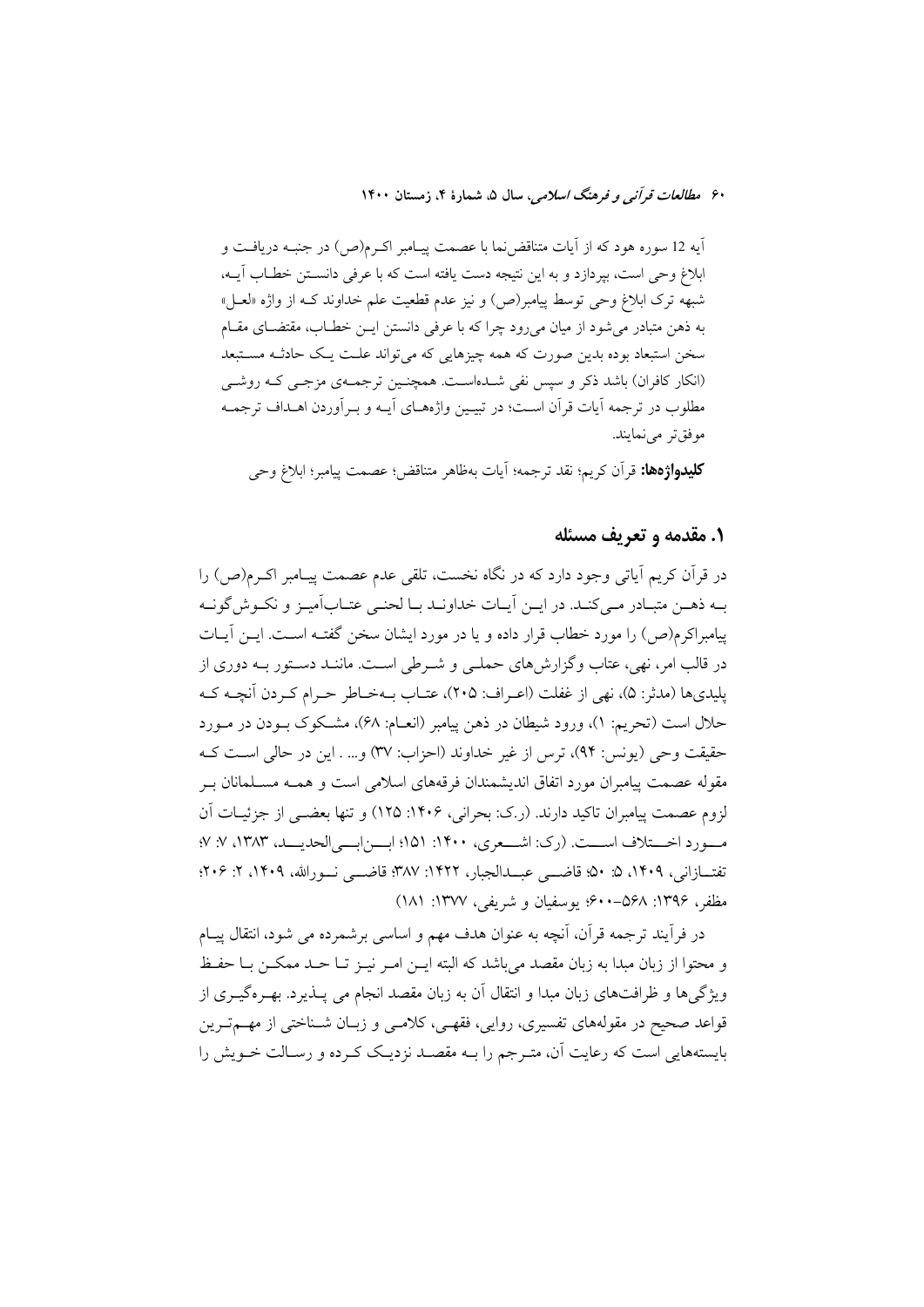## تحليل انتقادي ترجمة آيات به ظاهر ... (محمد طاهري و على حاجي خاني) ۶۱

بهکمال میرساند. (رک: رضایی، بیتا: ۱۳۰–۲۲۳) از همین رو برای ترجمـه اَیـات ذمنمـا و نکوهش گونه به پیامبران به دلیل دربرداشتن جنبه کلامبی و اشتمال بـر موضـوع اعتقــادی عصمت، علاوه بر تسلط به ظرافتهای زبان عربی، باید با مبانی تنقیح شده و اصول صـحیح به ترجمه همت گماشت تا از این رهگذر، ترجمه نادرستی به آیات تحمیل نشده و خواننـده را اَزاد نگذاریم تا اعتقادات باطل و برداشت غیر قابل قبولی داشته باشد چرا که در غیــر ایــن صورت از هدف اساسی ترجمه یعنی انتقال پیام، و حفظ جایگاه و موقعیت معـانی و محتــوا در زبان مقصد دور شدهایم.

تاکنون پژوهشهای معدودی در زمینه تحلیل و نقــد برگــردان فارســی آیــات بــه ظــاهر متناقض بــا عصــمت انبيــا صــورت گرفتــه اســت. در ايــن پــۋوهش بــا آميختــهاي از روش توصیفی–تحلیلے و نقید، ضیمن انتخباب چنید ترجمیه مشیهور از روش هیای ترجمیه تحتاللفظی، امین، معنایی، تفسیری و آزاد به فراخور و ظرفیت پـژوهش بـه تحلیـل و نقــد تر جمههای ایراد شده از آیه ۱۲ سوره هود که شبهه عـدم عصــمت پیـامبر اکـرم(ص) را در جنبه ابلاغ وحي در ذهن خواننده ايجاد مـيكنـد پرداختـه شـده و بـا ارائـه روش و قواعـد صحيح، در باب ترجمه آيات كلامي با تكيه بر آيات متناقضنما با عصمت پيـامبراكرم(ص)، ضمن بیان کاستیها و قوّتهای احتمالی ترجمههای ایراد شده به بررسی تـأثیر، ضـرورت و اهمیت در نظر داشت و بازتاب مبانی علام کلام همچون مقوله عصمت در ترجمــه پرداختــه و میزان موفقیت ترجمـههـا را در حـوزه ایــن دســت از آیــات مــورد ســنجش قــرار داده و درنهایت بستر مناسبی را برای مترجمان قرآن کریم در ترجمه شایسـته ایــن دســت از آیــات فراهم أورده است.

# ۲. پرسش های پژوهش

از همین رو بر اساس آنچه ذکر شد پژوهش حاضر در صدد پاسخ به سوالات زیر است: ١. با بررسی ابعاد مختلف آرای مفسران در خصوص آیه ١٢ سوره هــود، نظـر صــائب و مبتنی بر مبانی صحیح کلامی کدام است؟ ۲. روش پیشنهادی برتر و ملاحظات لازم برای ترجمهی آیه متناقض نمـای مـورد بحـث كدام است؟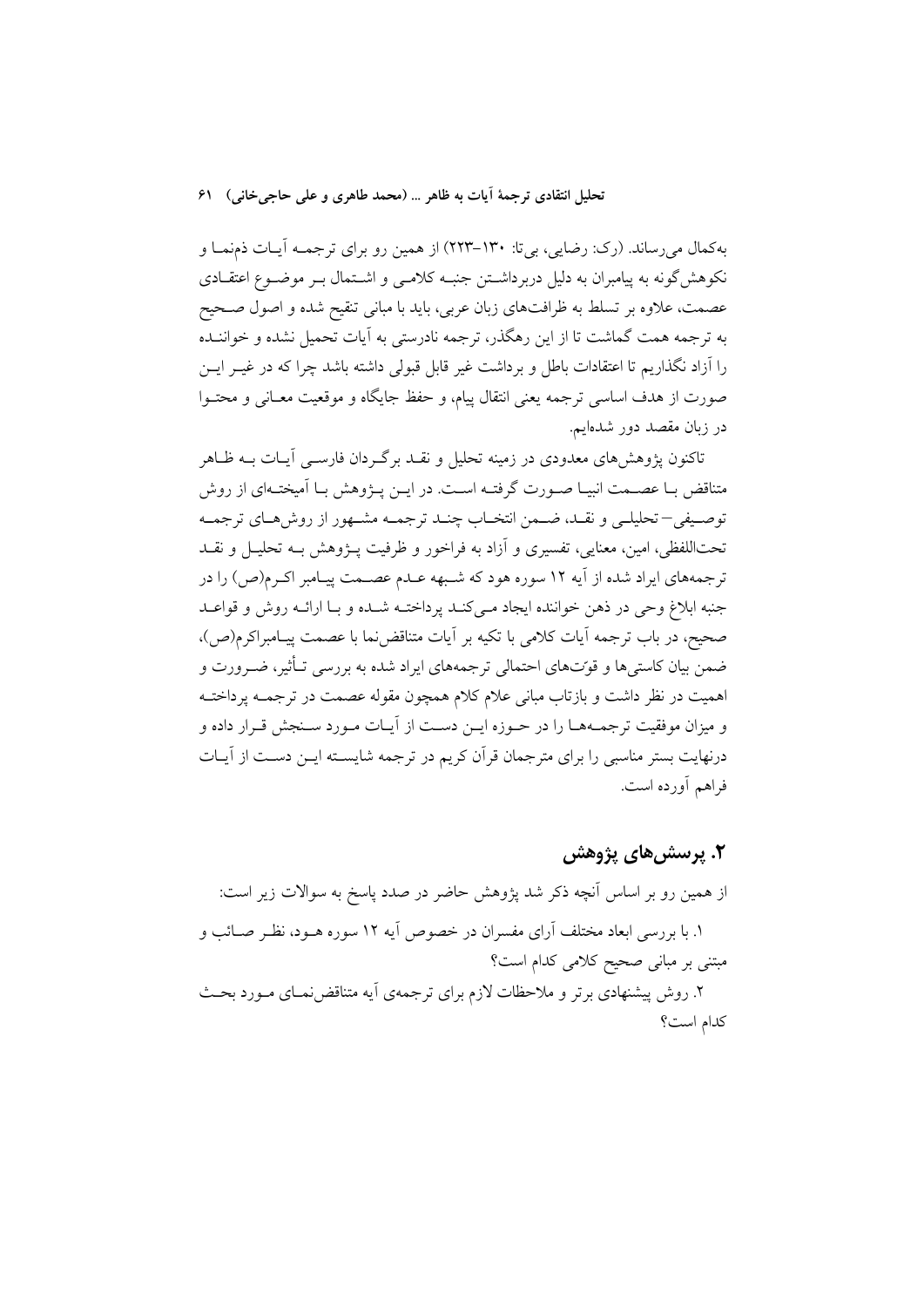۳. مهمترین دلایل ضعف و قــوت مترجمــان در برگــردان آیــه مــورد بحــث چیســت و كداميك موفقتر بودهاند؟

# ٣. ييشينهٔ يژوهش

مهمترین پژوهشهای انجام یافته در زمینه تحقیق حاضر به قرار زیر است:

۱. یژوهشی در خطابهای خداوند به پیـامبر(ص) در قـرأن، مهـین شـریفی اصـفهانی، مقالات و بررسی ها، ۱۳۷۸.

در این تحقیق به صورت فهرستوار به شمارش گونههای خطابها با محوریت دیـدگاه قرأنيژوهان اشاره شده است.

۲. جستاری در خطابهای عتاب آمیز بــه پیــامبر اکــرم(ص)، مهــین شــریفی اصــفهانی، مقالات و بررسی ها، دفتر ۷۲ زمستان ۸۱

نویسنده تعداد آیات عتاب آمیز به پیامبر اکرم(ص) را ۸۰ آیه دانسته و ضـمن بیــان آرا و نظرات مفسران در تفسیر برخی از مهمترین ایــن آیــات، حکمــت ایــن گونــه خطــابـهــا را بیان میکند.

٣. ارتباط استغفار بـا عصـمت انبيـا، جـواد نجفـي كـاني، پــژوهش دينـي، زمسـتان ٨۴، شماره ١٢.

در این تحقیق به تعریف استغفار و چگـونگی آن و آمـرزش طلبـی پیـامبران پرداختــه و اثبات کرده که اعتراف پیامبران به گناه و آمرزش طلبی آنان بـا متابعـت از اوامـر مولــوی در تضاد نست.

۴. عصمت پیامبر(ص) و سوره عبس، محمد حسن صرام مفروز، فصلنامه اندیشــه دینــی دانشگاه شیراز، تابستان ۱۳۸۶، پیایی ۲۳.

در این مقاله به ده آیه نخست سوره عبس پرداخته شده است. ابتدا آرا تفسـیری مشـهور و ابهامات و نواقص هر كدام مطرح شده و عصمت پیامبر(ص) را با رفع ابهامهای یـاد شــده اثبات نمو ده است.

۵. رابطه عصمت پیامبر اکرم(ص) بــا اَیــات عتــاب از منظـر علامــه ســید حیــدر اَملــي، الهام محمدزاده، تحقیقات علوم قرآن و حدیث، سال هشتم، ۱۳۹۰، شماره ۱.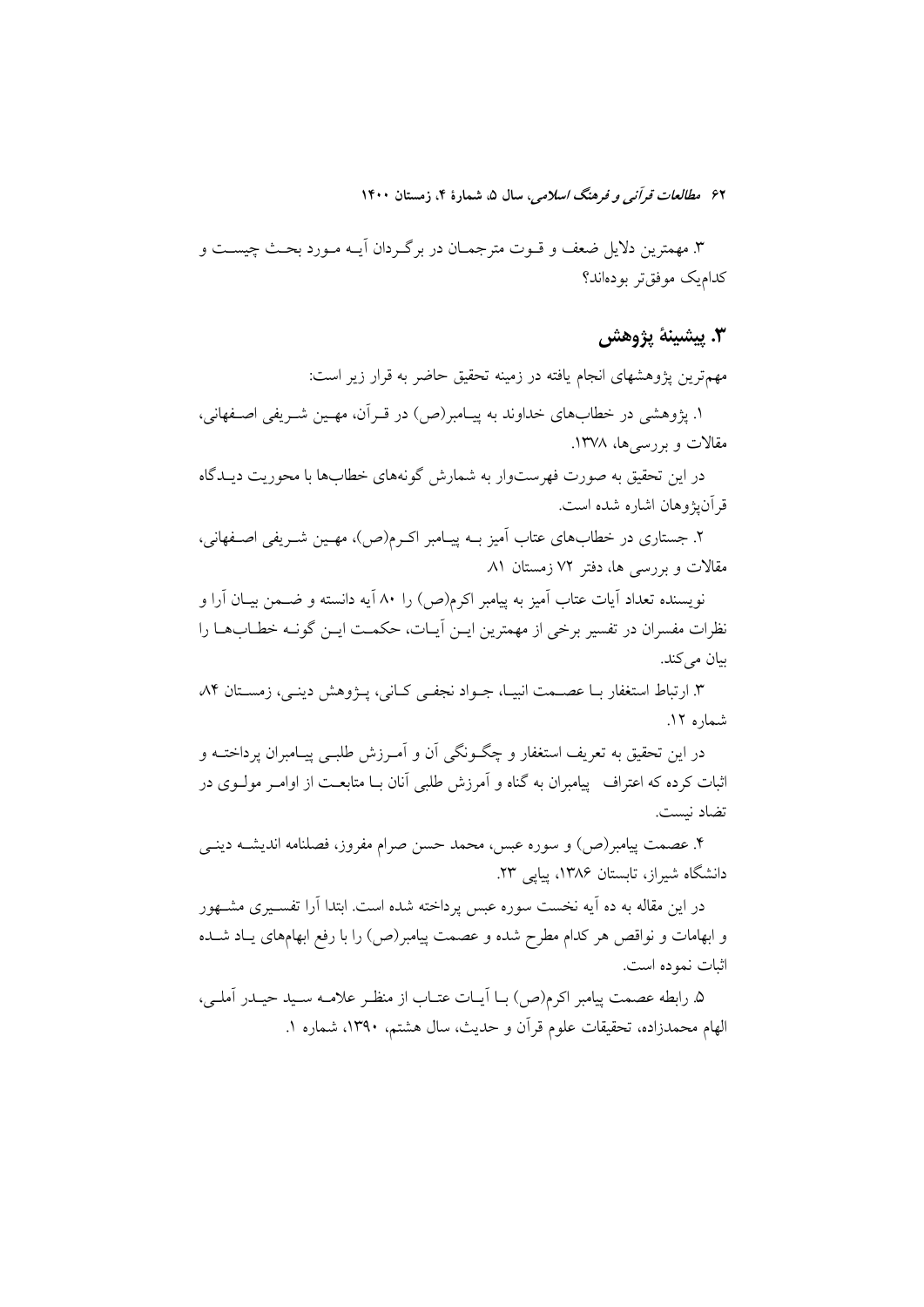تحليل انتقادي ترجمهٔ آيات به ظاهر … (محمد طاهري و علي حاجي خاني) ۶۳

در این نوشتار دیدگاه سید حیدر آملی در شش محور بازشناسی و جمع بنــدی مــیشــود که علامه در اکثر موارد، خطاب آیات را که به ظاهر نسبت به پیامبر(ص) و در واقع مربــوط به سایر مسلمانان می داند و معتقد است استغفار پیامبر اکرم(ص) دلالت بـر خطـاب آیــات موهم عتاب نسبت به پیامبر ندارد و نشانه گناه شرعی نیست بلکـه مـی تــوان آن را از بــاب حسنات الابرار سيئات المقربين به ترك اولى تعبير كرد.

۶. بررسی روایات نزول قرآن به «ایاک اعنی و اسمعی یا جباره» بـه عنـوان قاعـدهای در تفسیر آیات عتاب به پیامبراکرم(ص)، محمد علی مهدوی راد، علوم حدیث، سال شــانزدهم، زمستان ۱۳۹۰، شماره ۴.

در این نوشتار روایات ایاک اعنی و اسمعی یا جاره» که ماخوذ از یـک ضـرب المثــل را مورد بررسے قبرار دادہ و استاد اپن روایات را مخیدوش دانسته و از نظیر متنبی دارای مشکل می داند. نتیجه آن که گرچه خطاب به روش کنایی در مواردی که قرینه قطعـی بـر آن وجود داشته باشد عقلايي است اما اگر بخواهيم اين دسـته از احاديـث را مبنـاي فهـم كليـه اّيات قرار دهيم كه بــه گمــان مفســر خــلاف شــئون پيــامبر(ص) اســت بــا مشــكل مواجــه خواهيم شد.

۷. واکاوي و نقد ترجمه آيـات کلامـي، مطالعــه مــوردي خطــاب\_هــاي عتــاب گونــه بــه پیامبراکرم(ص) در قرآن کریم، علی حاجی خانی، عبـداﷲ میـر احمـدی، مطالعـات ترجمــه قرآن كريم و حديث، شماره ۴، پاييز و زمستان ۹۴.

در ایـــن جســتار ضـــمن بهــرهگیــری از آرا مفســـران و محققــان قر آنــی و بــا تکیــه بــر پیشفر ض۵ا، برخی از مهمترین ترجمههای ایراد شده از آیات عتابگونه را مورد بررسـی و نقد قرار داده و پس از بیان نقاط قوت و ضعف این ترجمهها و ارزیابی روشهای گونــاگون به کار گرفته شده در آنها به معرفی موفقترین روش در تطبیــق مــراد واقعــی ایــن دســت از آبات مبادرت ورزیده است.

٨. وإكاوي تفسيري و نقد ترجمه آيات متناقض نما با عصمت پيـامبران (مطالعــه مــوردي آيات ٣١ تا ٣٣ سوره ص)، محمد طاهري و همكاران، مطالعــات ترجمــه قــران و حــديث، بهار و تابستان ۹۹، شماره ۱۳.

در این پژوهش، دیـدگاه مفسـران را از آیــات ۳۱ تــا ۳۳ سـوره ص را از منظـر ادبــی و کلامی مورد ارزیابی قرار داده شده و در ادامه به فراخــور پــژوهش بــا بهــرهگیــری از روش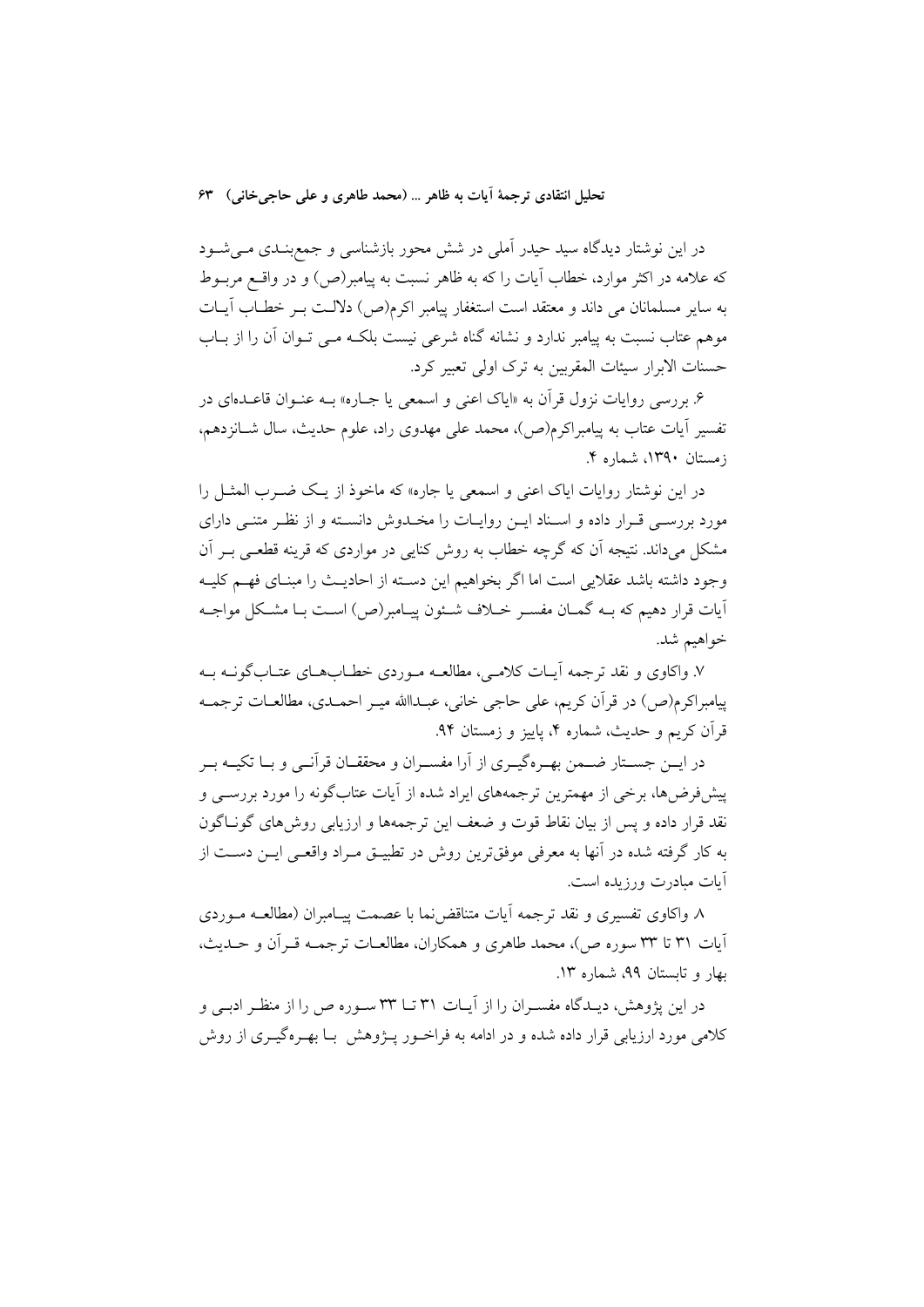۶۴ مطالعات قرآن<sub>می</sub> و فرهنگ *اسلامی*، سال ۵، شمارهٔ ۴، زمستان ۱۴۰۰

توصيفي– تحليلي اّميخته با نقد و انتخاب تعدادي از روشهاى ترجمه تحتاللفظـي، امـين، معنایی، تفسیری و اَزاد به واکاوی تفسیری و نقد ترجمههای ایراد شده از اَیات محل بحـث پرداخته و مبانی مسلم عقلی و نقلی و استدلالهای ادبی را بـرای انتخـاب بهتـرین تفسـیر و ترجمه بررسی کرده و نهایتا به ترجمه پیشنهادی و ارائه راهکار مناسـب در ترجمــه شایســته از اين آيات اهتمام ورزيده است.

۹. بررسی تفسیری و نقد ترجمه آیههـای متنـاقضiمـا بـا عصـمت پیـامبراکرم(ص) بـا تاکیدبر آیه ۷ ضحی، علی حاجی خانی، محمد طاهری، مطالعـات تفسـیری، تابسـتان ۱۴۰۰، شماره ۴۶.

در این مقاله ضمن ارزیابی تفسیری به نقد ترجمههای فارســی معاصــر از آیــه ۷ ضــحی پرداختـه و معـادلگزينـي ناصـحيح، ساختاربسـندگي و انتخـاب راي تفسـيري نادرســت و درهـمأميختگـي تفسـيري را از علـتهـاي اصـلي ترجمـه نادرسـت از ايــن بـر شــمرده و دو ترجمهی پیشنهادی ارائه نموده است.

یژوهش حاضر درصدد بوده تا در وهله اول دیـدگاه مفسـران از آیــه ۱۲ سـوره هــود را ازمنظر ادبی، کلامی و تفسیری مورد ارزیابی قـرارداده و در ادامـه و بـه فراخـر پـژوهش بـه تحلیل انتقادی ترجمههای ایراد شده از پنج روش تحتاللفظـی، امـین، معنـایی، تفسـیری و .<br>آزاد از سوی مترجمان پرداخته و ضمن تحلیـل و نقــد ترجمــههـای یـاد شــده بــه ترجمــه پیشنهادی و ارائه راهکار مناسب در ترجمه شایسته این آیات اهتمام ورزد.

## ۴. مبانی یژوهش

# ١.۴ آيات متناقض نما با عصمت

در قرآن آیاتی وجود دارد که خداوند به نوعی ذمنما و عتابگونه پیـامبران را مــورد خطــاب قرار داده یا در مـورد ایشـان سـخن گفتـه اسـت. تنـافی و تنـاقض ظـاهری ایـن آیـات بـا عصمت انبیا از خوانش و قرائت آن برای خواننده ایجاد می شود. این آیات متنـاقض نمـا، بــه ظاهر متناقض، به ظاهر متنافى يا ذمنما نام دارد و خطابهاى انشائى امرى ماننـد: دســتور بــه ييامبراكرم(ص) به استغفار از گناهان (محمد: ١٩)، انشائی نهی مانند: نهی شدن آن جنــاب از شرک (انعام: ۱۴)، انشائی سوالی مانند: عتاب به اَن حضرت به خاطر حرام کــردن اَنچــه کــه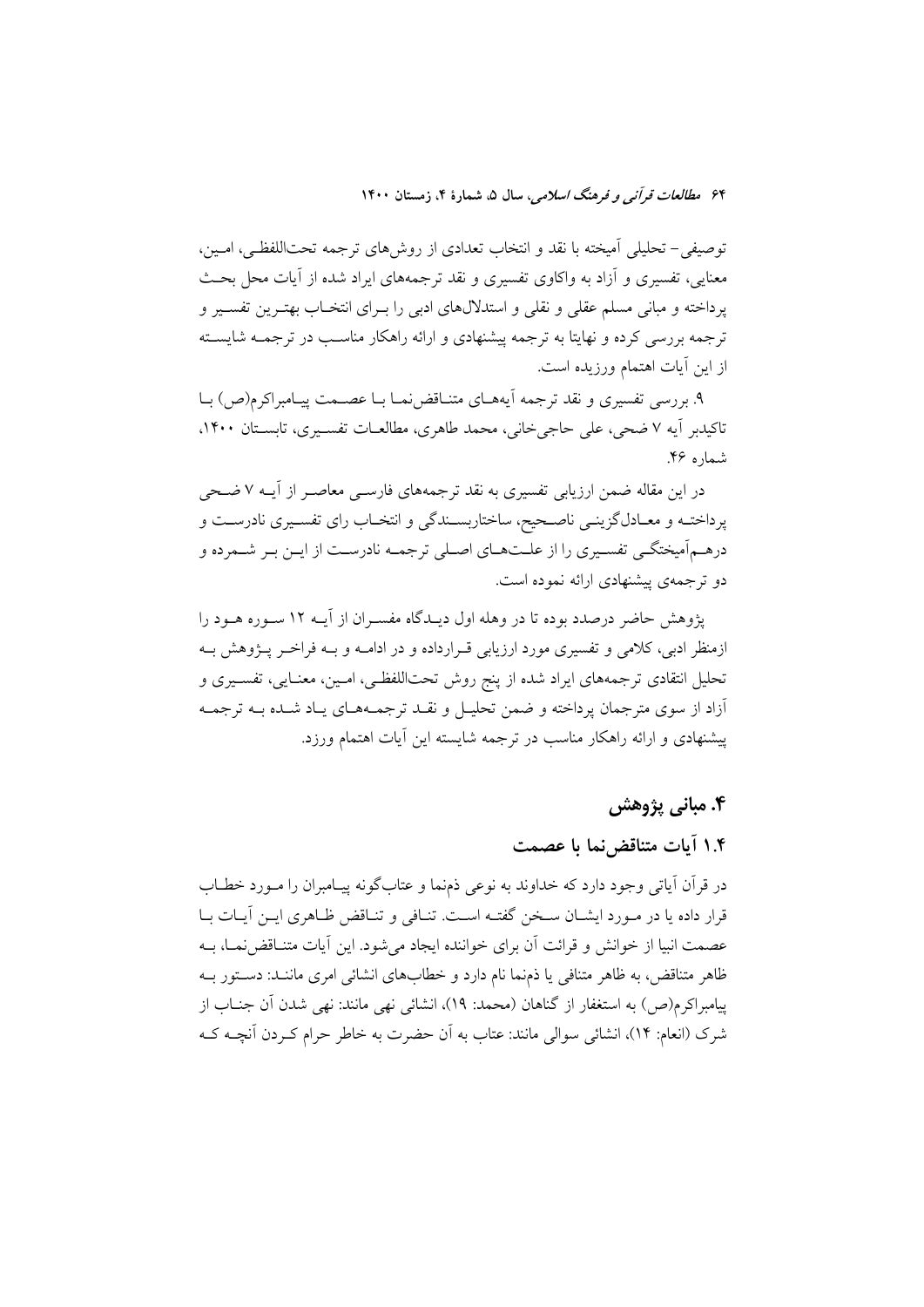تحليل انتقادي ترجمهٔ آيات به ظاهر … (محمد طاهري و على حاجي خاني) ٪

حلال است (تحریم: ۱) و یا گزارشهای اخباری شـرطی ماننـد: امکـان مشـکوک بـودن اَن حضرت در مورد حقیقت وحی (یونس: ۹۴) و یا اخباری حملی مانند: مـورد ملامـت بـودن حضرت یونس (صافات: ۱۴۲) را در بر می گیرد.

#### ۲.۴ عصمت

عصمت در لغت از «عصم» به معنـی امسـاک و خـودداری (راغـب، ١۴۱۲، ۱: ۵۹۵) و منـع (طریحی، ۱۳۷۵، ۶: ۱۱۶) است و در اصطلاح متکلمان، اصطلاحی کلامی و عرفانی است. (سجادی، ۱۳۶۱، ۲: ۱۲۶۱) عصمت در اصطلاح، توفیـق الهـی و گونـهای حالـت نفسـانی است كه دارنـده أن از دسـت يازيـدن بـه هرگونـه زشـتي و پسـتي نگـاه داشـته مـي شـود. (ر.ک: مفید، ۱۴۱۳، ۱: ۱۳۴) حقیقت مقام عصمت، همان آگاهی همه جانبه از حسن و قبح اشیاء و پی بردن کامل به حُسن هر حَسن و قبح هر قبیح است، اَن چنان که زشتی منکـرات، در دیدگاه آنان قابل لمس باشد و امکان آلودگی را بر خود روا نبیند. لذا عصمت چیزی جـز آگاهی کامل از زیباییها و زشتیها نیست؛ به گونهای که خود عامل بازدارنـده از هـر گونـه آلودگی می باشد....عصمت یک حالت یا ملکه نفسانی و درونی است که انسان را از ارتکاب گناه باز میدارد. این حالت یا ملکه عـاملی بسـیار قـوی و دارای پشـتوانه اسـت کـه از ذات انسان سرچشمه میگیرد و در مقابل هر پلیدی، پایداری مـیکنـد و انسـان را از ارتکـاب بـه هر عملی که باعث آزردن روح باشد در امان میدارد. (معرفت، ۱۳۷۴: ۱۹–۲۰)

### ۳.۴ ابعاد عصمت

مقوله عصمت انبیا از مهمترین بحثهای کلام اسلامی است که بازتاب یا عدم بازتاب مبـانی آن در ترجمه قرآن، دو معنای کاملا متفاوت و متضاد را بدست میدهد. عصــمت **از شــرک** و كفر، (تفتازانى، ١۴٠٩، ۵: ۵۰) عصمت در تلقى، حفظ و ابــلاغ وحـــى (مصــباح يــزدى، ۱۳۹۳: ۱۵۳–۱۵۴؛ ســـبحانی، ۱۳۸۴، ۳: ۱۸۳) و نیـــز عصــــمت در رفتـــار و کــــردار (مفيسد، ١٣١٣: ٣٧: حلبي، ١٣٨٢: ص2٥٥) ابعــاد و جنبــههــاي ســه گانــه عصـــمت پیامبران میباشد. در خصوص عصمت انبیا ادعای اجماع شده است.( رک: بحرانبی، ۱۴۰۶: ١٢۵) كه البته متكلمان اسلامي در قبـول و تقريـر ابعـاد و محـدوده آن هــمداسـتان نيسـتند.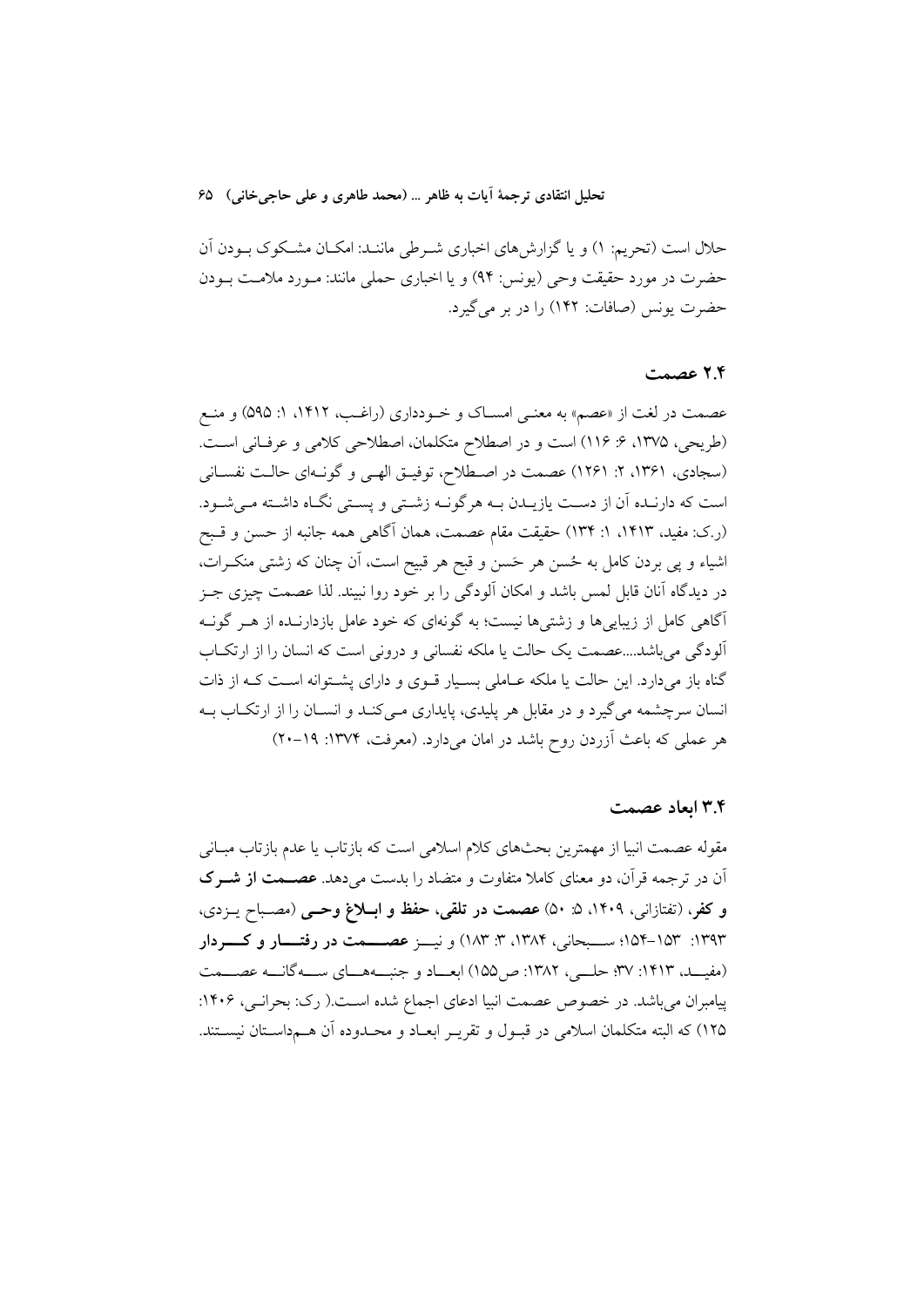(رک: مظفر، ۱۴۲۲: ۵۶۸–۶۰۰؛ تفتـازانی، ۱۴۰۹، ۵: ۵۰؛ یوسـفیان، و شـریفی، ۱۳۷۷: ۱۸۱؛ قاضي عبدالجبار، ١۴٢٢: ٣٨٧؛ ابن ابي الحديد، ١۴٠۴، ٧: ٧؛ قاضي نورالله، ١۴٠٩، ٢: ٢٠۶)

۱.۳.۴ ادلهٔ عصمت در جنبهٔ دریافت و ابلاغ وحی

ادله گوناگونی وجود دارد که پیامبران الهی در بُعد دریافت و ابلاغ وحی، عصــمت داشــته و وحي را انگونه كه دريافت ميكردند، ابلاغ مي نمودند بي انكه ابزار ادراكــي پيــامبر در فهــم و دریافت کامل آن دچار اختلال و اشتباه شود.

<mark>نخستین دلیل</mark> عصمت پیامبران در این بُعـد، **تأمین غایت بعثــت** اســت. در تحلیــل ایــن دلیل باید گفت: بنا اقتضای صفت حکمت و لطـف، بعثـت پیـامبران بــه جهـت هــدایت و راهنمایی مردم و پیراستن ایشان از گناه، بر خداوند واجب و ضروری است، بـا ایــن فــرض، تحقق اصل و غایت بعثت در گرو مصونیت دریافت و ابلاغ،کننده وحی از هر گونــه لغــزش و خطای عمدی و سهوی می باشد، به این معنی کـه در صـورت احتمـال و وقـوع خطـا در دریافت وحی یا ابلاغ آن، غایت هدایت متحقـق نمـیشـود. از ایـن رو ضـرورت تبعیـت و انقیاد از نبی، بر عصمت وی در دریافت و ابلاغ وحی متوقف است. بنابراین اگر خود حامـل پیام بعثت و متولی و مجری آن، عامل به پیام خویش نباشد، تأثیر و اثرگـذاری پیـام آســمانی در مخاطبان به حـداقل ممکــن تنـزل پیــدا مــىکنــد کــه بــا غایــت بعثــت ناســازگار اســت. (رک: مصباح یزدی، ۱۳۷۳: ۲۳۳ – ۲۳۴)

دومین دلیل عصمت در این جنبـه، ملازمــهی عصــمت بــا هــدایت تکــوینی اســت. اندیشمندان اسلامی در تبیین عدم خطایذیری پیامبران، در این جنبه معتقدنــد آن چیــزی کــه انسانها را به سوی سعادت و رفع اختلاف هدایت میکند، تکـوین اسـت، پـس قهـرا نبایــد اشتباه و خطایی در هدایت انسان و در وسیله هدایتش، که همان روح نبوت و شعور مرمـوز وحي است، صورت گيرد. پس نــه تكــوين در ايجــاد ايــن شــعور در وجــود شــخص نبــي اشتباه می کند، و نه خود این شعور که پدیده تکوین است، در تشخیص مصـالح از مفاسـد و سعادتش از شقاوت دچار غلط و اشتباه می شود. از هممین رو روح نبـوی بـه هـیچ چیـزی تعلق نمی گیرد، مگر آنکه عصمت همراه او هست و عصمت همان مصونیت از خطا در امـر ديـن و شـريعت تشـريع شـده اسـت و ايـن عصـمت مربـوط بـه تلقـى وحـى از خـداي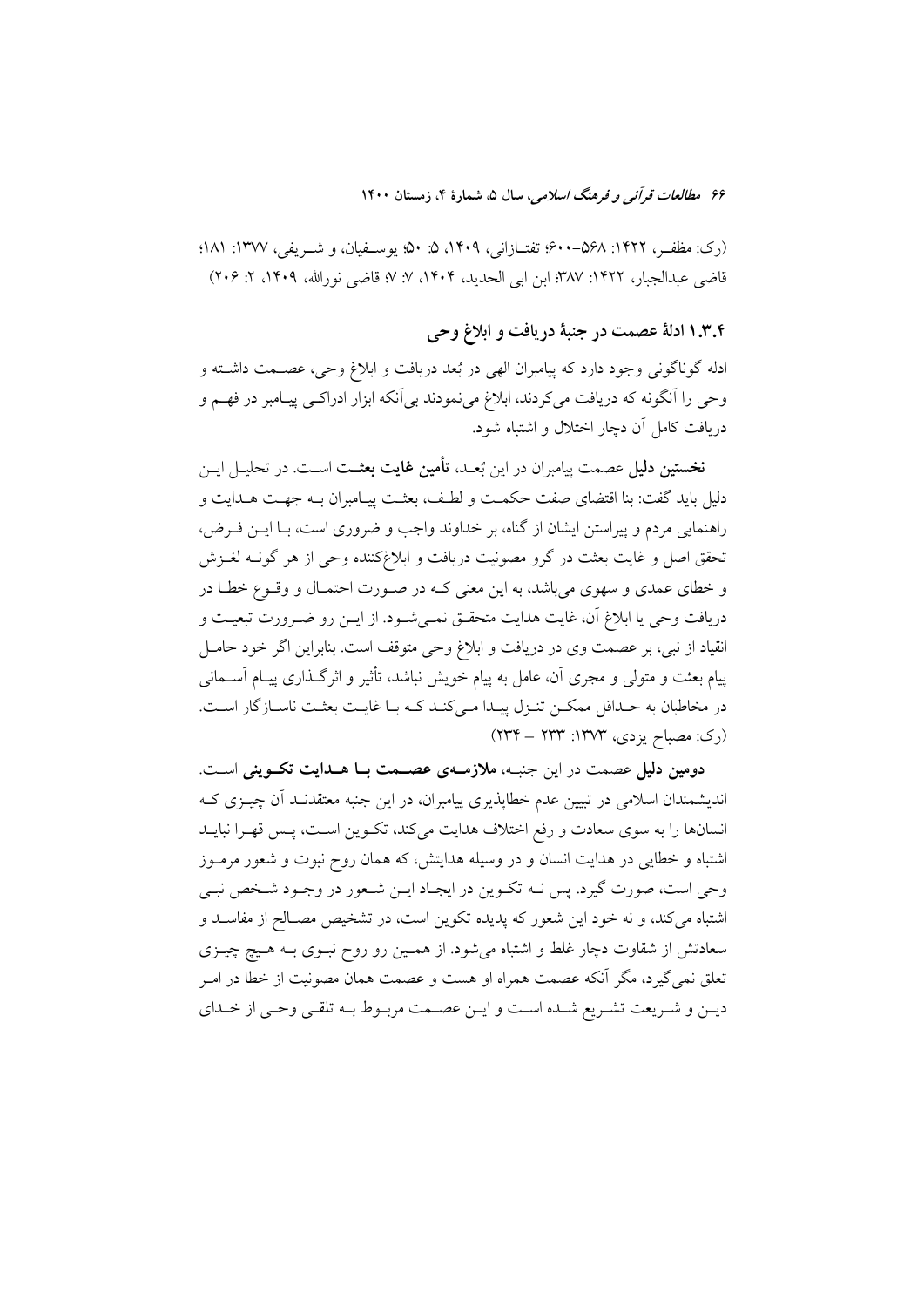تحليل انتقادي ترجمهٔ آيات به ظاهر … (محمد طاهري و على حاجي خاني)

سبحان است. بنا به عقيده اين انديشمندان، اين جنبه از عصــمت بــه همـراه جنبــه تلبيــغ أن، دو رکن خطا ناپذیر هدایت تکوینی می باشد. (طباطبایی، ۱۳۹۰، ۲: ۱۵۶)

سومین دلیل عصمت در این جنبه، ملازمهی عصمت و اعجاز مـی باشــد. در تبیــین ایــن موضوع بايد چنين گفت كه: عقل دلالت ميكند بـر اينكــه دروغ در آنچــه انبيــا بــه خداونــد نسبت می<mark>دهند، راه ندارد. چون اعطای معجزه به</mark> یک شخص به منزله تایید و تصــدیق او در گفتارش می باشد. حال اگر قرار باشد انبیا به دروغ چیزی را به خداوند نسـبت دهنـد، تاییــد چنین پیامبری با معجزه، در حکم تصدیق نمودن شخص دروغگوسـت و تصـدیق دروغگــو قبیح و ناپسند است و از خدای حکیم کار قبیح سر نمــیزنــد. (یوســفیان، و شــریفی، ۱۳۷۷:  $(1<sub>A</sub>)$ 

دلیل چهارم برای اثبـات ایــن جنبــه از عصــمت، حضــوری بــودن وحــی مــیباشــد. قرآن کریم تصریح میکند که فرشته، وحی را بر قلب پیـامبر مــی٫ســاند ﴿وَ إِنَّــهُ لَتَنْزِيــلُ رَبِّ الْعالَمِينِ ۞ نَزِلَ بِهِ الرُّوحُ الْبِأَمِينُ ۞ عَلـى قَلْبِكَ لَتَكُـونَ مـنَ الْمُنْــذِرِينِ﴾ (شبعراء: ١٩٣-١٩٢) (و راستی این قرآن وحی پروردگار جهانیان است که روح الامین آن را بر قلبت نــازل کــرد.) از این که ﴿عَلَمِي قُلْبِکَ﴾ گفته شده و نه «علیکَ» که همه اعضای حضرت را در برمـبي گیــرد، بر مي آيد كه جبرئيل وحي را بدون دخالت حواس بر قلب أن حضرت فرود مي أوردهاست. از همين رو بنا به تعريف صحيح، حقيقت وحـي از سـنخ علـم حصـولي نبـوده بلكـه علـم شهودی و حضوری و کشف تام از خارج و عالم غیب بوده فلذا تصور کوچکترین خطـا در آن به معنای نفی اصول وحی و یا نداشتن حقیقت آن است. از این رو وحی، فراتـر از زبــان و نوعی ارتباط حضوری برای دریافت حقایق هستی است. (ر.ک: جـوادی آملـی، ۱۳۷۷، ۳:  $(1A - 10$ : ۱۳۹۳ کریمی، ۱۳۹۳:

# ۵. معرفي أيات متناقضنما با عصمت در جنبهٔ دريافت و ابلاغ وحي

در تلقی اولیه ۹ آیه از قرآن کریم، عدم عصمت پیامبر اکرم(ص) را در بُعد دریافـت و ابــلاغ وحي در ذهن خواننده تداعي مي كند. در اين ميان آيات ۴۴ تا ۴۶ سوره الحاقــه بــه صــورت غايب و در ساير آيات به صورت مخاطب، تداعي كننده اين شبهه مي باشد. ۵–۱– آبات امر: (زخرف: ۴۵)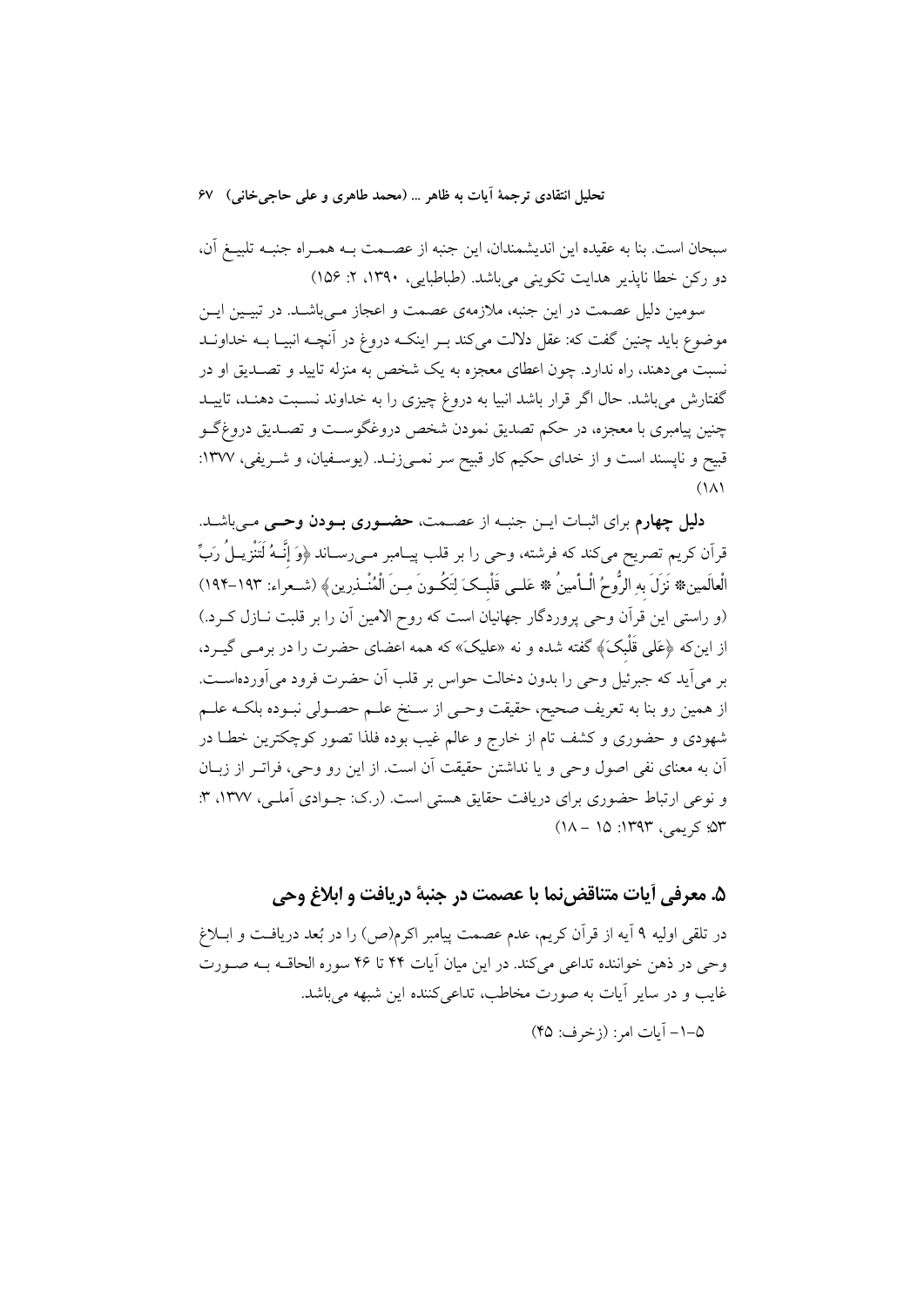# ۶. شبهه ترک ابلاغ وجي توسط پيامبر اکرم(ص)

در آيه ﴿فَلَعَلَّكَ تارکٌ بَعْضَ ما يُوحى إِلَيْکَ وَ ضائِقٌ بهِ صَدْرُکَ أَنْ يَقُولُوا لَوْ لا أُنْزِلَ عَلَيْهِ كَنْـزٌ أَوْ جاءَ مَعَهُ مَلَکٌ إِنَّما أَنْتَ نَذيرٌ وَ اللَّهُ عَلى كُلِّ شَيْءٍ وَكيلٍ﴾ (هود: ١٢) اين شائبه وجـود دارد كـه پیامبر اکرم(ص) بــه خــاطر گفتــار و آزار کــافران و بهانــهتراشــی آنــان کــم تحمــل شــده و تاب نمی آورد و این باعث شده که در اَستانه ترک ابلاغ وحی قرار گیرد. این تلقـی بــا مقــام عصمت أن جناب در جنبه ابلاغ وحي سازگار نبوده و محل اشكال است. از همين رو ارائــه تفسیر و ترجمه درست و باورپذیر و سازگار با مقوله عصمت، در خصوص این آیــه بســیار ضروري مي نمايد.

# ۱.۶ رویکردهای مفسران در تبیین ماهیت ترک ابلاغ وحی

در میـان مفســران دو دیــدگاه کلــی در تبیــین ماهیــت تــرک ابــلاغ وحــی وجــود دارد. در دیدگاه نخست برخی مفسران با توجه به معنبی ظـاهری آیــه، پیـامبر(ص) را بــی تــاب و در استانه ترک ابلاغ وحی دانستهاند که به موجب آن خداوند متعـال، آن جنــاب را تحــريض و تشويق به ابلاغ وحي نموده و دلداري مي دهـد و در مقابــل ســاير مفســران بــا قبــول نظريــه عصمت بر طبق اصول و مبانی کلامی خود کوشیدهاند تا میـان عصــمت پیـامبر و در آســتانه ترک ابلاغ وحی بودن اّن جنــاب ســازگاری ایجــاد کننــد هرچنــد برخــی از ایــن تفاســیر و قرائتها هرگز با عصمت انبیا سازگاری ندارد.

# ۱.۱.۶ دیدگاه نخست: پذیرش ترک ابلاغ وحی و رسالت

در این دیدگاه برخی مفسران چنین پنداشتند که پیامبر(ص) بــه جهــت تــرس از رد و انکــار كافران و بهانهجویی و سست انگاشتن قرآن توسط آنها، بیتاب شد و در آستانه تـرک ابــلاغ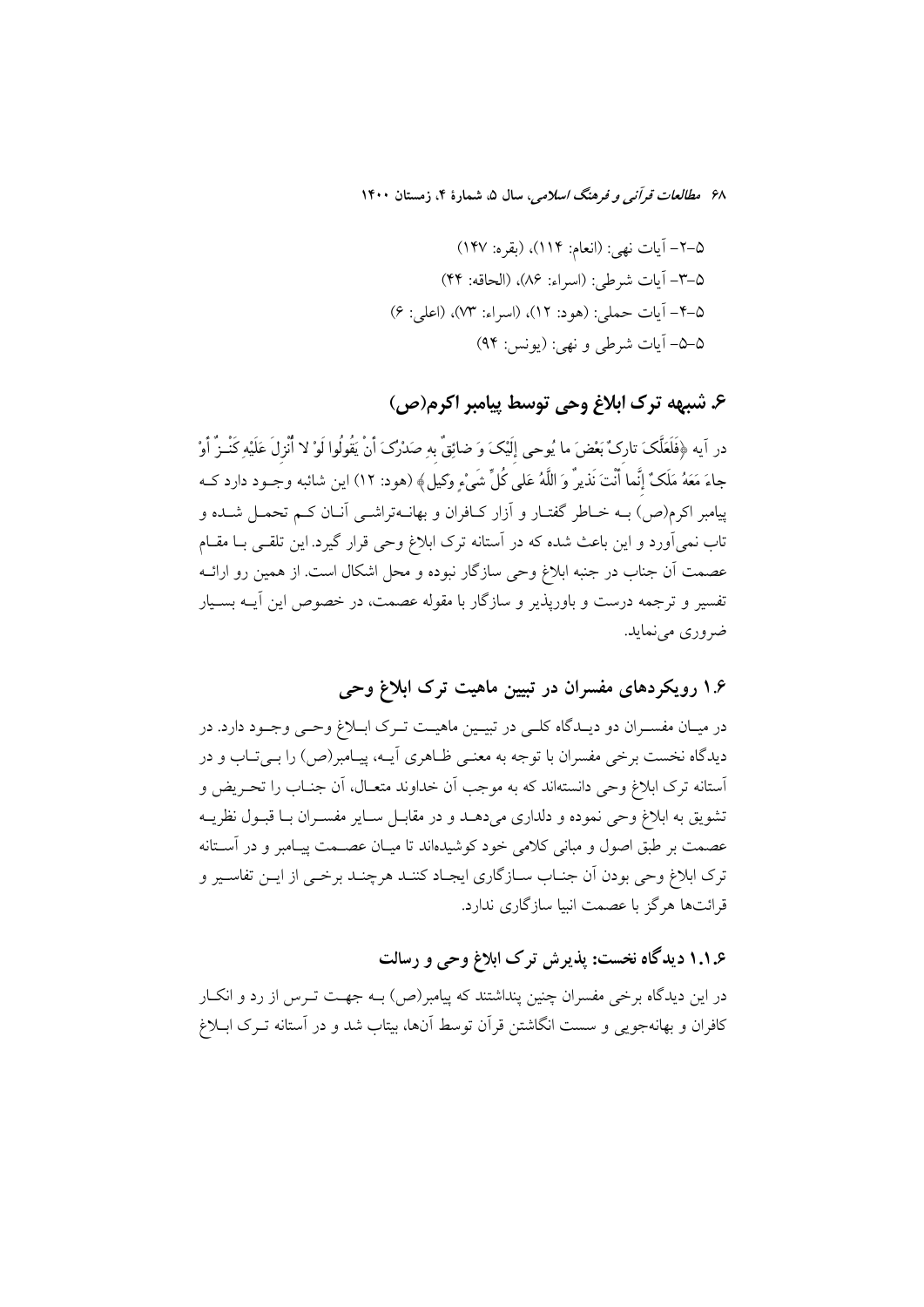### تحليل انتقادي ترجمهٔ آيات به ظاهر … (محمد طاهري و على حاجي خاني) ﴾ م

وحی قرار گرفت. از این رو خداوند در مقام تسکین و تشویق پیامبر برآمـده و آن جنــاب را به ادامه انجــام مأموريــت خــويش در ابــلاغ قــراًن راهنمــايي مــي'ممايــد. غالــب مفســران و قـرآنپژوهـان همـين معنـا را پذيرفتـهانـد. (طبـري، ١٤١٢، ١٢: ٧؛ بغـوي، ١٤٢٠، ٢: ۴۴۱؛ زمخشـــري، ١۴٠٧، ٢: ٣٨٢؛ طبرســـي، ١٣٧٢، ۵: ٢٢١؛ رســـعني، ١۴٢٩، ٣: ١٣٠؛ بيضــــاوي، ١٣١٨، ٣: ١٣٠؛ نسفي، ١٣١۶، ٢: ٢۶٢؛ آبياري، ١٠: ١٤/. ١٠: ٨۶).

### نقد و بررسی

این برداشت تفسیری با آیاتی چون ﴿وَ مــا هُــوَ عَلَــی الْغَیْــب بضَــنِین﴾ (تکــویر: ۲۴) کــه صراحت در بیان کامل وحی توسط پیـامبر دارد، تقـابلی آشـکار دارد چـرا کــه آیــه شــریفه تاکید میکند که پیامبراکرم(ص) در مقام ماموریت خود، مبرای از کتمان و منزه از بخل بــوده و در تبلیغ اسلام و همه شئون سلب و ایجاب که به پیام الهی بر میگـردد معصـوم اسـت و کم ترین تعلل و قصوری نمی کند. (رک: بغوی، ۱۴۲۰، ۵ ۲۱۸؛ طباطبایی، ۱۳۹۰، ۲۰. ۲۱۹) همچنین معنای مستفاد یاد شـده بــا ادلــهی عقلــی عصــمت همچــون تــأمین غایــت بعثــت، ملازمهی عصمت با هدایت تکوینی، ملازمهی عصمت و اعجاز و حضوری بودن وحی ک ذکر اَن در مبانی پژوهش گذشت تنافی و تضاد دارد.

# ۲.۱.۶ دیدگاه دوم: عدم پذیرش ترک ابلاغ وحی و رسالت

۱.۲.۱.۶ يندار كافران بر اغوا و منصرف ساختن پيامبر از ابلاغ وحي

شــيخ طوســـي در ابتــداي اّيـــه، افــزودهي «يوهمـــون عليـــك» (اَنــان در مــورد تــو چنین پنداشتهاند) را در تقدیر گرفته است. در نظـر وی، خداونــد بــه جهــت بــرانگیختن و تشويق پيامبر اكرم(ص) به انجام و ابلاغ كامل وحي، آن جناب را مخاطب قرار داده و آيــه را چنین معنا کرده که بهخاطر عظمت آنچه بر قلبت نازل شده و بهواسطه برنتافتن و عصـبانیت کافران، آنان چنین پنداشتهاند که تو را فریفتـهانــد و باعـث شــدهانــد کــه برخــی از وحــی را ترک بگویی و سینهات بهخاطر ترس از این که بگویند چرا بر او گنجـبی نــازل نشــده، تنـگ شده است. (طوسي، بي تا، ۵: ۴۵۶)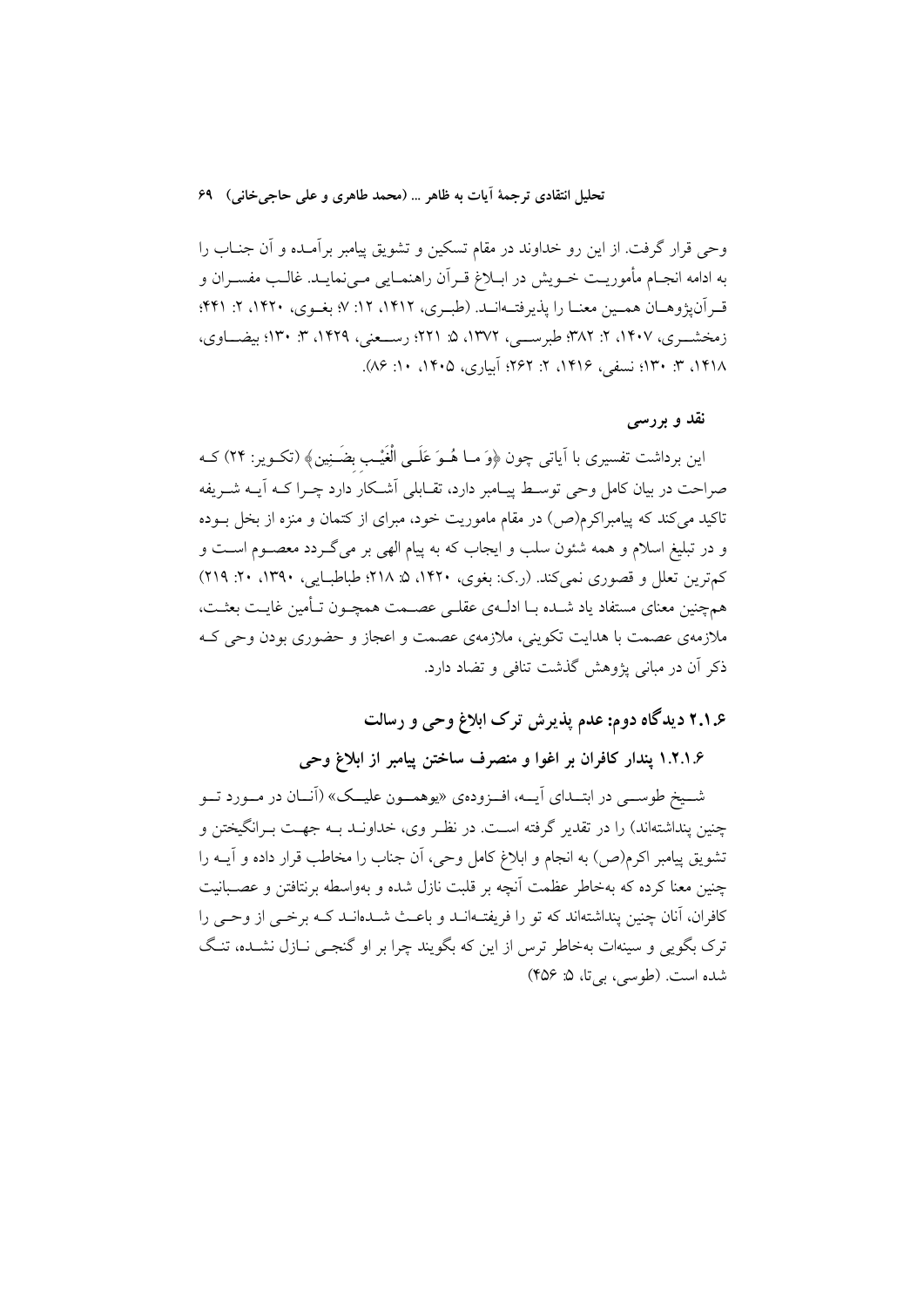نقد و بررسی

افزودهی مذکور که در مقام توضیح تفسیری در نظر گرفته شده، اگرچه معنـای آیــه را بــا مقوله عصمت موافق می کند اما باید در نظرداشت که این افزوده هرگز در متن آیــه نیســت و با فصاحت و بلاغت مخالفت دارد چرا که اضافات برونαتنی که به منظـور تبیـین بهتـر اَیــه بیان می شود؛ زمانی مورد پذیرش است که مبتنی بر دلایل متقنی همچون دلالت سیاق و جـز آن باشد از همین رو چنین افزودهای را نمی توان پذیرفت. همچنین مورد تاکید است که اگــر افزودهي ياد شده، مورد نظر خداوند بود حتما در متن ذكر مي شد چـرا كــه همــانگونــه كــه مشخص است وجود یا نبود آن دو معنای کاملا متفاوت و متضاد را به دست می دهد.

# ۲.۲.۱.۶ پندار پیامبر بر عدم انجام رسالت خویش و گمان بر مأذون بودن در تســامح با کافران و ترک ابلاغ وحی

برخی بر آن هستند که مخالطه با کافران بر قلب پیامبر گران آمده و چنین پنداشته بود ک آنان وي را از برخي از آنچه كه به او وحي شده است منصرف ساخته و سـينهاش بــهخــاطر گفتار ایشان که چرا همراه او گنجی نازل نشده یا همراه او فرشتهای نیست تنگ شـده بــود. (واحدی، ۱۴۱۵، ۱: ۱۵۵؛ قرطبی، ۱۳۶۴، ۹: ۱۲) نیبز این عطیبه بیر آنست کیه وجبی پ پیامبر(ص) سنگین آمده بود و گمان کرده بود که از جانب خداوند اجازه دارد که بــا کــافران مسامحه كند. از ايـن رو ايـن آيـه نـازل شـد و پيـامبر(ص) را بـه عـدم تسـامح بـا كـافران هدايت فرمود. (ابن عطيه، ١٤٢٢، ٣: ١٥٥)

### نقد و بررسی

این مفسران که مفهوم آیه را تلقی خود پیامبر(ص) از عدم ابلاغ صـحیح و کامـل وحـی در نظر داشتهاند و سنگین آمدن وحی بر آن جناب را با مأذون بودن برای مسامحه با کــافران پیوند دادهاند؛ اگرچه به ظاهر در صدد اثبات ابـلاغ وحـی بـوده امـا در واقـع ایـن شـائبه را تقويت مي كند كه آن جناب دچار تصورات نادرست از كيفيت انجام رسالت خــويش اســت. و با پذیرش این قول، هرگز به صحت ابلاغهای قرآنی پیـامبر(ص) یعنـی هـر آنچـه کـه آن حضرت در پیش و پس از آن نزول این آیه ابلاغ و بیان کرده بود نمی تـوان اعتمـاد داشـت.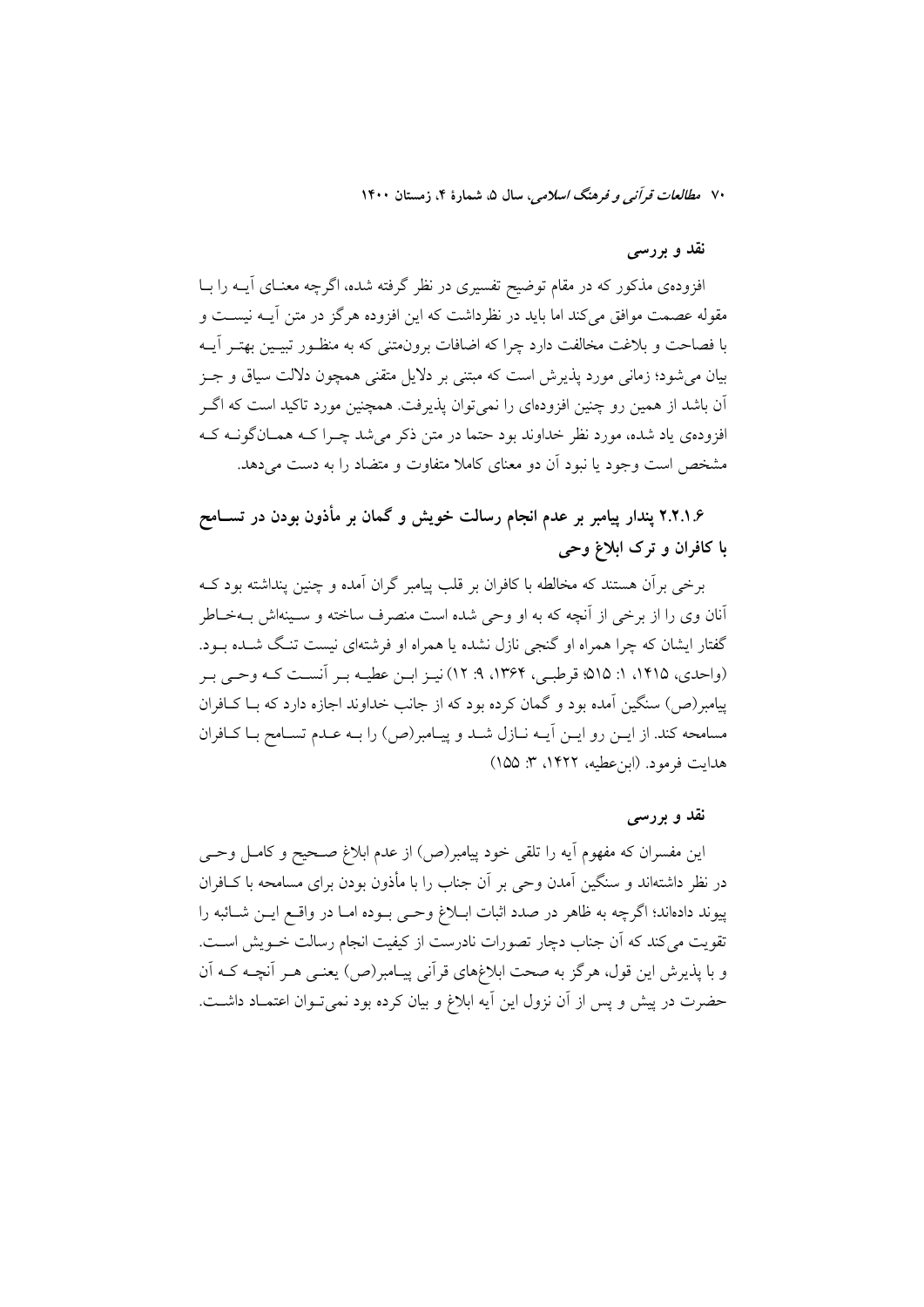تحليل انتقادي ترجمة آيات به ظاهر ... (محمد طاهري و على حاجي خاني) ٧١

مضاف بر آن که این برداشت، با دلیل عقلی حضوری بودن وحی در تنافی و تضاد مـیباشــد و گفتاری بدون دلیل است.

۳.۲.۱.۶ ترک ابلاغ سریع وحی توسط پیامبر

جرجانی اَیه را به گونهای متفـاوت معنـا کـرده اسـت وی عبـارت ﴿فَلَعَلَّـکَ تـارکٌ﴾ را اینگونه معنا کرده که نزدیک بود ابلاغ سریع وحی را ترک کنی. (جرجانی، 1430، 2 97)

### نقد و بررسی

این برداشت تفسیری فاقد هر گونه دلیـل و مســتند بـوده و همــان گونــه کــه بیــان شــد افزودههای تفسیری که در متن آیه نیست نیازمند دلایل متقن و مبرهن مـی،باشــد. ضــمن آن که طبق قانون اصالت عدم تقدیر یا اصالت عدم اضمار باید گفت که شــارع منظـور خــود را در قالب الفاظ بیان میکند و این احتمال کـه کلمـه یـا جملـهای در کـلام در تقـلدیر باشـلـه، منتفی میشود و اگر از لفظ و عبارت بیش از معنای ظاهری فهمیده نمیشود به دلیل اجــرای اصالت عدم تقدیر است که به آن چه بیان می شود، عمل می گردد. به این اصل، هم در کـلام شارع و هم در محاورات عرفی عمل میشود؛ از این رو معلـوم مـیشـود کـه شـارع شـیوه جديدي را اختراع ننموده بلكه مطابق عرف رفتار كرده است (مشكيني، 1371: 57؛ سبحاني، 1420: 28) لذا در تقدير گرفتن عبارتي همچون «سريعا» و «علـي سـبيل الفـور» در ايـن أيــه مقبول نيست. مضاف بر آن كه وقتى ابلاغ وحى بر پيامبر واجب است؛ ترك سريع ابـلاغ آن نبز یا عصمت مغایرت دارد.

۴.۲.۱.۶ تلقی معنای نهی از واژه «لعلک»

برخی مفسران براّن هستند که خداوند از عبارت خبـری ﴿فَلَعَلَّکَ تارکٌ﴾ معنـای نهـی را قصد کرده یعنی به کلام آنهـا تکیـه نکـن و سـینهات را بـهخـاطر درخواسـت معجـزههـای ييشنهادي آنان ناراحت نكن. (ميبدي، 1371، 4 363؛ طبرسي، 1372، 5: 221؛ حسني واعظ، 1376: 251؛ اشكوري، 1373، 2 416؛ حقى بروسوي، بي تا، 4 105؛ رشيدرضـا، 1414، 8: 304؛ مراغي، بي تا، 14: 163؛ دروزه، 1421، 2 363 حجـازي، 1413، 2 107؛ مكـارم، 1371، 9 37) فخر رازی چنین معتقد است که ترک ابلاغ وحی بر پیـامبر(ص) جـایز نمـی باشــد چــرا کــه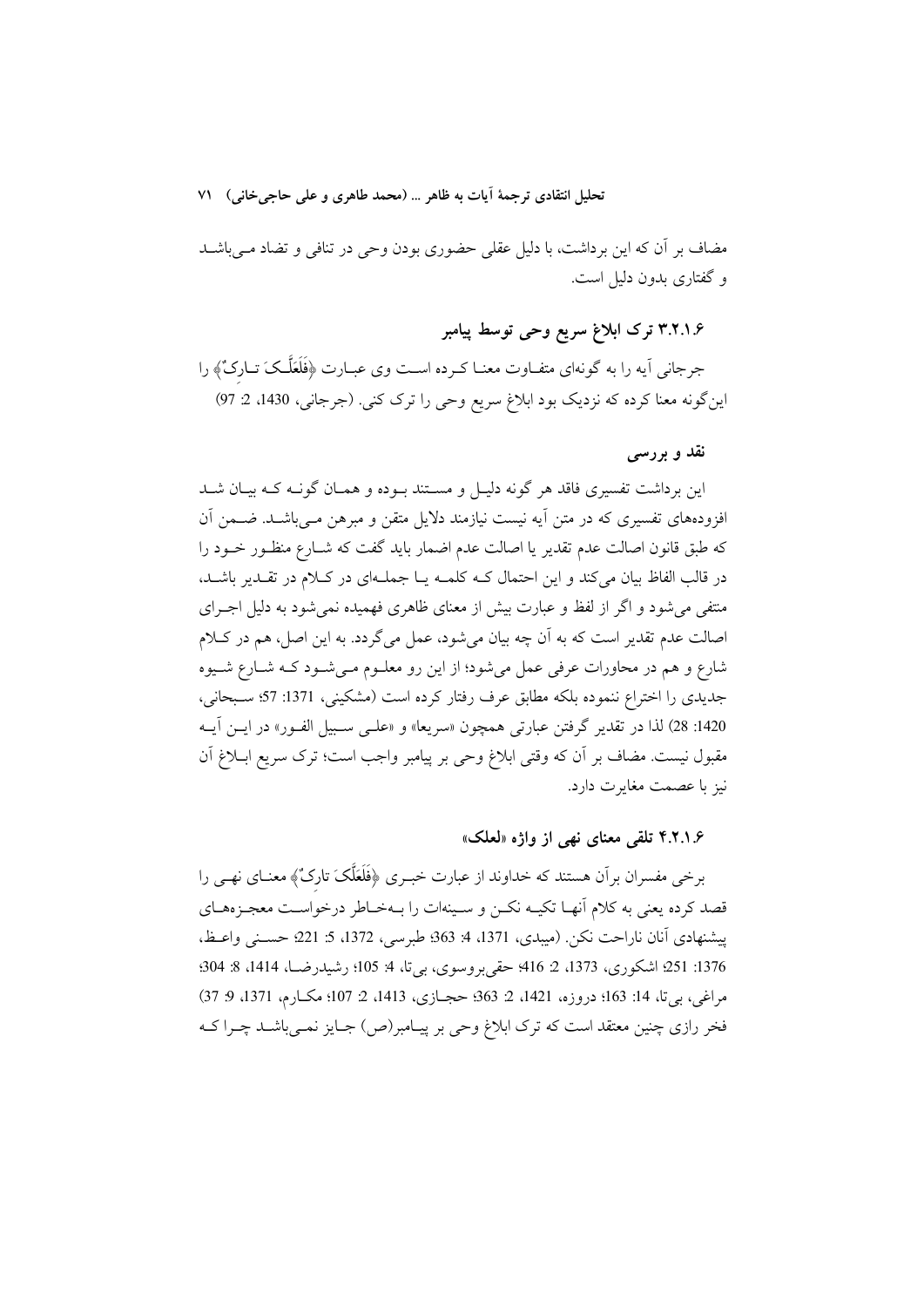لازم می]ید در کل شریعت و احکام و اصل نبوت آن جناب شک حاصـل شــود از ایــن رو بايد آيه را اين گونه معنا كرد كه خداوند صـرفا در مقــام بيــان تشــويق آن جنــاب بــه انجــام رسالت خود و عدم التفات و توجه به تمسخر كـافران مـىباشـد. وى سـيس مـراد از كلمـه «لَعَلَّکَ» را معنای زجر و بازداشتن در نظر میگیرد و چنین مثال می;زند کــه عــرب هنگــامی که می خواهد فردی را از کاری باز دارد چنین می گوید: «لعلک تقــدر أن تفعــل کــذا» یعنــی مبادا که اَن کار را انجام دهی در حالی که شکی نیست که اَن کبار را انجبام نمبے دهید و پیا هنگامی که می خواهد فرزند خود را به انجام کاری فرمان دهد چنین می گوید: «لعلک تقصـر فیما أمرتک به» یعنی مبادا در کاری که به تو فرمان دادم کوتاهی کنـبی و از بیـان ایــن جملــه تاکید امر و عدم ترک آن را اراده کرده است. (فخر رازی، 1420، 17: 324)

### نقد و بررسی

در معنای نهی بودن عبارت خبری ﴿فَلَعَلَّکَ تارکٌ﴾ گرچه مـیتوانــد بــه عنــوان معنــایی موافق مقوله عصمت مورد پذیرش قرار گیرد چرا که صیغه نهی طبــق تعریــف آن صــرفا بــر طلب ترك و منع از فعـل دلالـت مـيكنـد (مظفـر، 1370، 1: 95) و دلالتـي بـر وقــوع فعــل مخالف نمی کند. اما باید در نظر داشت که بنا بر نظر ادیبـان و زبـانشناسـان معنـای زجـر و .<br>نهی، جزء معانی کلمه «لعل» نیست. چرا که کلمه «لعل» تنها به یکی از معانی توقع (ترجـی و اشفاق)، تعلیل و بنا بر نظر کوفیان به معنی استفهام نیز به کار مـیرود. (انصـاری، 1404، 1: 287–288؛ عباس حسن، 1428، 1: 518)

۵.۲.۱.۶ تلقی معنای استفهام از عبارت خبری

برخی از مفسران معتقدند که وقتی کافران گفتند چرا بر او گنجــی نــازل نمــی شــود و یــا همراه او فرشتهای نمی آید؛ در واقع درخواست داشتند که پیامبر(ص)، سب خــدایان آنهــا را ترک گوید؛ و در این صورت معنای آیه، استفهامی می باشد یعنی آیا تو سب خـدایان ایشــان را آنگونه که از تو می خواهند ترک گفتی و از این رهگذر خداونـد بــه آن جنــاب تاکیــد در ابلاغ وحـى را مانــٰد اَيــه ﴿يـا أَيُّهَـا الرَّسُـولُ بَلّــغْ مـا أُنْــزلَ إِلَيْــكَ مِــنْ رَبِّـك﴾ (مائــده: 67) فرمان می،دهد. (قرطبی، 1364، 9 12) برخی نیز برای «لعل» معنای استفهام انکاری کــه نهــی را افاده مي كند ذكر كردهاند. (رشيدرضا، 1414، 12: 29 مراغي، بي تا، 12: 9)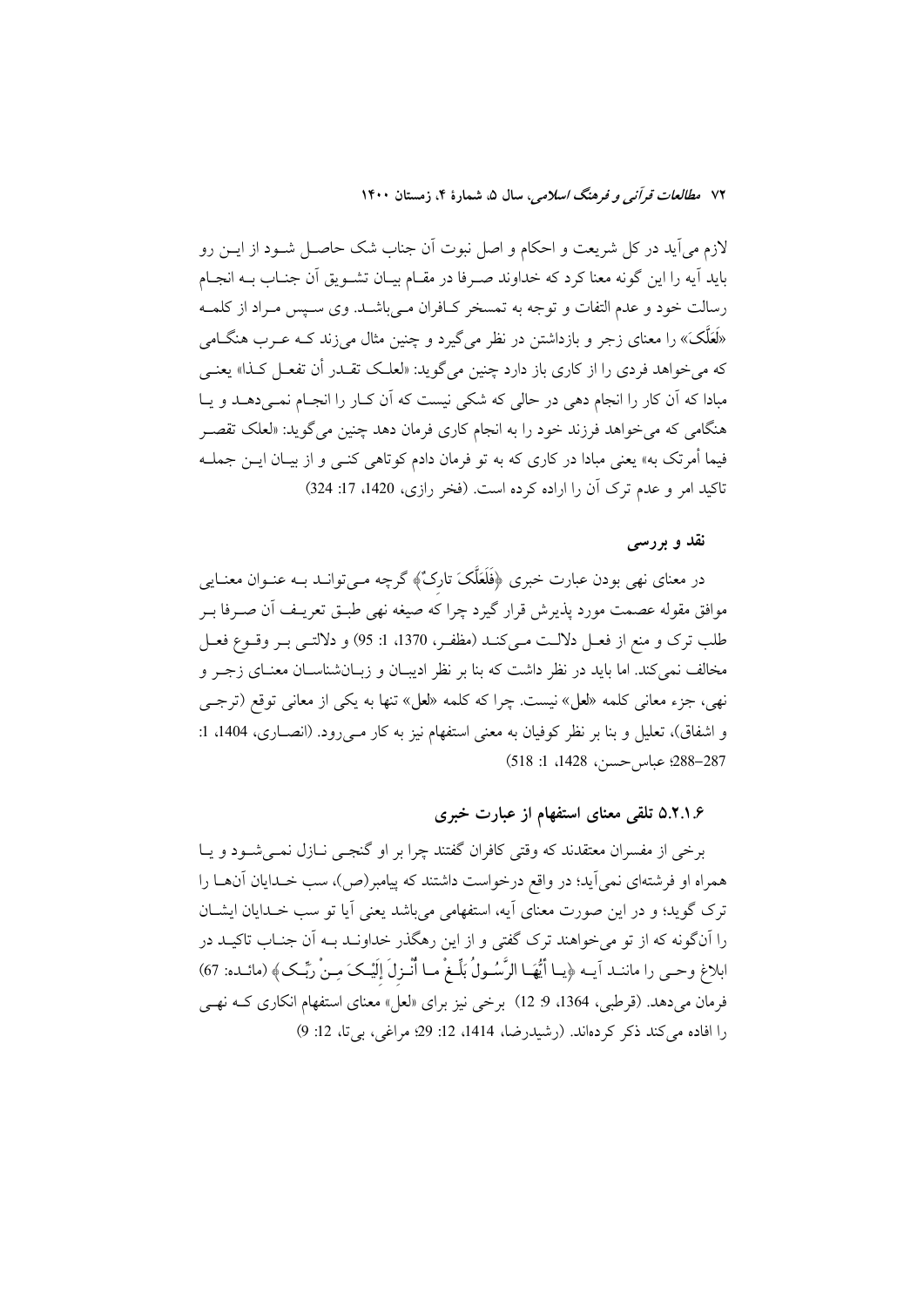تحليل انتقادي ترجمهٔ آيات به ظاهر ... (محمد طاهري و على حاجي خاني) ٧٣

نقد و بررسی

اگر چه استفهامی بودن آیه، شائبه عدم عصمت را برطرف مـیکنـد. چـرا کــه اسـتفهام، نسوعي طلب بسوده و طلب نيسز از اقسسام انشسا است و معنسي استفهام، طلب فهسم و کسب خبر است، و در مواردی، از صورت حقیقی خود یعنی پرسش واقعی خارج مـیشــود و برای مقاصد دیگری همچون اثبات و اقرار، نفی و انکار، نهی، ریشـخند، تعجـب و تحقیـر به كار مىرود (انصارى، 1404، 1: 17–18) در نتيجه استفهام به معنـى وقـوع، انجـام و اقــدام فعل نیست. اما تلقی معنی استفهام از عبارت محل بحث، اولا مخــالف ظهــور کـــلام بــوده و ثانيا با دقت در مواردي مانند (لا تَدْري لَعَلَّ اللَّهَ يُحْـدِثُ بَعْـدَ ذلِـكَ أَمْـراً) (طــلاق: 1) (وَ مــا يُدْرِيكَ لَعَلَّهُ يَزَّقَّى) (عبس: 3) كه طبق نظر قرآنپژوهــان بــه معنــى اســتفهام أمــده (زركشــى، 1410، 1: 336؛ سيوطي، 1421، 1: 552) به همان معناى توقع مىباشد. ثالثـا بـر فـرض قبـول معنای استفهام برای این واژه، بــا توجــه بــه مــوارد کــاربرد آن. «لعــل» اســتفهامی در ابتــدای كلام نمي آيد.

۶.۲.۱.۶ نفی و استبعاد ترک ابلاغ وحی توسط پیامبر(ص) با توجه بــه عرفــیبــودن مقتضاي كلام

قرطبی معتقد است که معنای کلام، نفی و استبعاد مـیباشــد یعنــی چنــین چیــزی از تــو سر نمیزند بلکه تو هر اَنچه که به تو نازل شده است را ابـلاغ مـیکنـی (قرطبـی، 1364، 9: 12) علامه طباطبايي اين خطاب را عرفي تلقى كرده و مقتضاى مقام سخن را استبعاد دانسته و این گونه معتقد است که چون رسالت رسول خدا(ص) به هـیچ وجـه قابـل انکـار نبـود، از این رو انکاری که قرآن از مشرکان حکایت میکند امری بسیار بعید به نظر می رسید و ایــن طبیعی است که وقتی وقوع امری با خصوصیات و صفاتی در نظر انسان بسـیار بعیـد برسـد، شروع به بی اعتنایی به استبعاد خود مـیکنـد و سـعی مـیکنـد وقـوع آن امـر را از راههـای دیگری توجیه کند تا اینکه به وقوع امری که عادتا و طبیعتا بعید است ملتزم نشــود. بــه نظــر ایشان گویا اینطور گفته شده: این خیلی بعید است کـه تـو کفـار را بـه سـوی حـق واضـح دعوت بكني و أنان دعوت تو را كـه همـان كـلام مـن اسـت بشـنوند و در عـين حـال أن را نیذیرند، پس شاید تو برخی از آن چه که به سویت وحی مـی شـود را تـرک گفتـهای کـه آنـان نپذیرفتــه و کفــر ورزیدنــد در حــالی کــه چنــین هــم نیســت و تــو بــه درســتی اَن را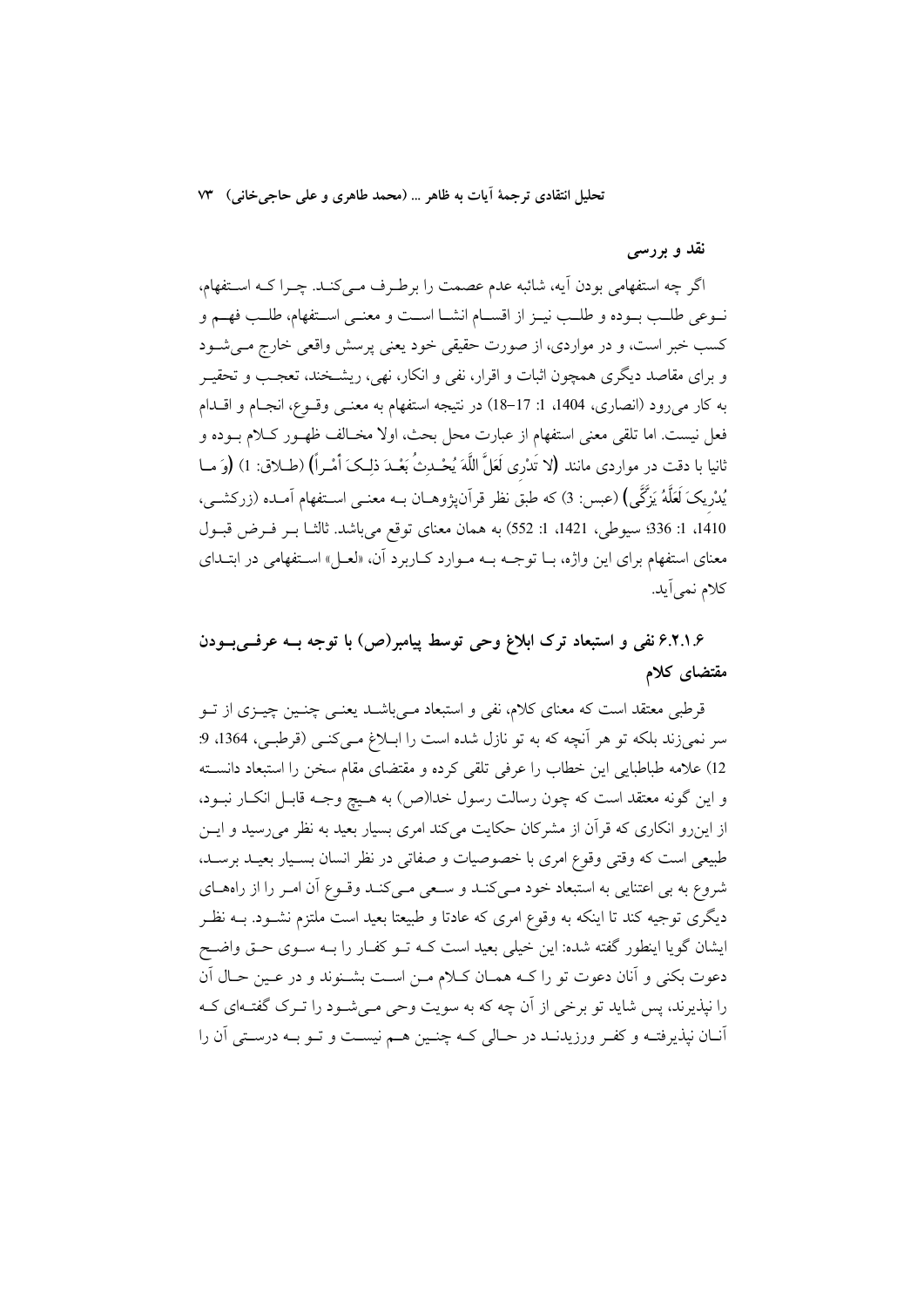ابلاغ نمودهای در واقع خدای تعالی با اینکه عالم به همه امور است اما گفتار در ایـن آیــه را در قالب انتظار و احتمال ریخته، چرا که مقتضای مقام سخن یعنی استبعاد این است که همـه چیزهایی که در یک حادثه مستبعد (انکار کافران) محتمل است اثر داشته باشـد ذکـر شـود. وی این خطاب را بسان آن میداند که یادشاهی ماموری را به سوی عدمای از ضـعیفـتـرین رعیت، گسیل دارد تا نامهی شاه را بر مـردم بخوانـد و امـر او را امتثـال کننـد امـا رعیـت از فرمانبرداری سرباز زنند. پس شاه، نامهی دیگری به آن مـامور مـی;نویسـد کــه شــاید تــو در نوبت اول نامه ما را برای آنان نخواندهای و یا نامه مرا خواندهای ولی آن مردم پنداشتهاند ک نامـه از ناحيــه مــن نبــوده و تــو آن را بــه دروغ بــه مــن نســبت دادهاي، اگــر بهانــه آنــان احتمال اول بوده بايد بدانند كه تو فرستادهى مايى، و غير از رساندن پيام ما وظيف ندارى. و اگر احتمال دوم بوده باید بدانند که آن نامـه را بـه دسـت خـود نوشـتهام، و بـا مهـر خـودم ممهور كردهام كه احدى نمي تواند أن را تقليد كند. (طباطبايي، 1390، 10: 159–160)

### نقد و بررسی

در واقع نفی و استبعاد بودن معنای آیه یعنی آن که چنین چیزی از تو سر نمیزنــد بلکــه تو هر آنچه که به تو نازل شده است را ابلاغ میکنی. این معنای مستفاد، معنایی موافق مقول عصمت بوده و با كـلام عـرب نيـز همخـواني دارد. از همـين رو علامـه طباطبـايي نيـز بـا عرفي دانستن اين خطاب و اقتضاى نفي و استبعاد اين كلام و با شاهد آوردن از كـلام عــرب توانسته است معنایی دقیق و سازگار با مقوله عصمت ارائه کنـد. در واقــع طبــق نظـر علامــه معنای آیه این گونه است که تو نه برخی از آنچـه بـه تـو وحـی مـیشـود را وا مـینهـی و نه سينهات از ابلاغ آن به تنگ مي]يد. در تفسير ادبي الدر المصون نيز بــه ترجــي بــودن واژه «لعلک» به نسبت به مخاطب اذعان شده است و سبر و تقسیمی که از عرفـی بـودن اقتضـای كلام قابـل برداشـت اسـت را بـه عنـوان يـك تفسـير ادبـي تاييـد و تاكيـد كـرده اسـت.  $(82.4.1414, 8.0)$ سمبن، 1414

۰.۲.۱٪ سته بندی ترجمهها در تبیین وانهادن ابلاغ وحی و رفع تناقض ظـاهری ایــه با مفهوم عصمت

برخی مترجمان با عدم در نظر داشت مبانی صـحیح تفسـیری، کلامـی، زبـان شـناختی، ضعف در معادلگزيني واژه «لعل» با تصور معناي نهي و تلقى معنــاي اســتفهام از ايــن واژه،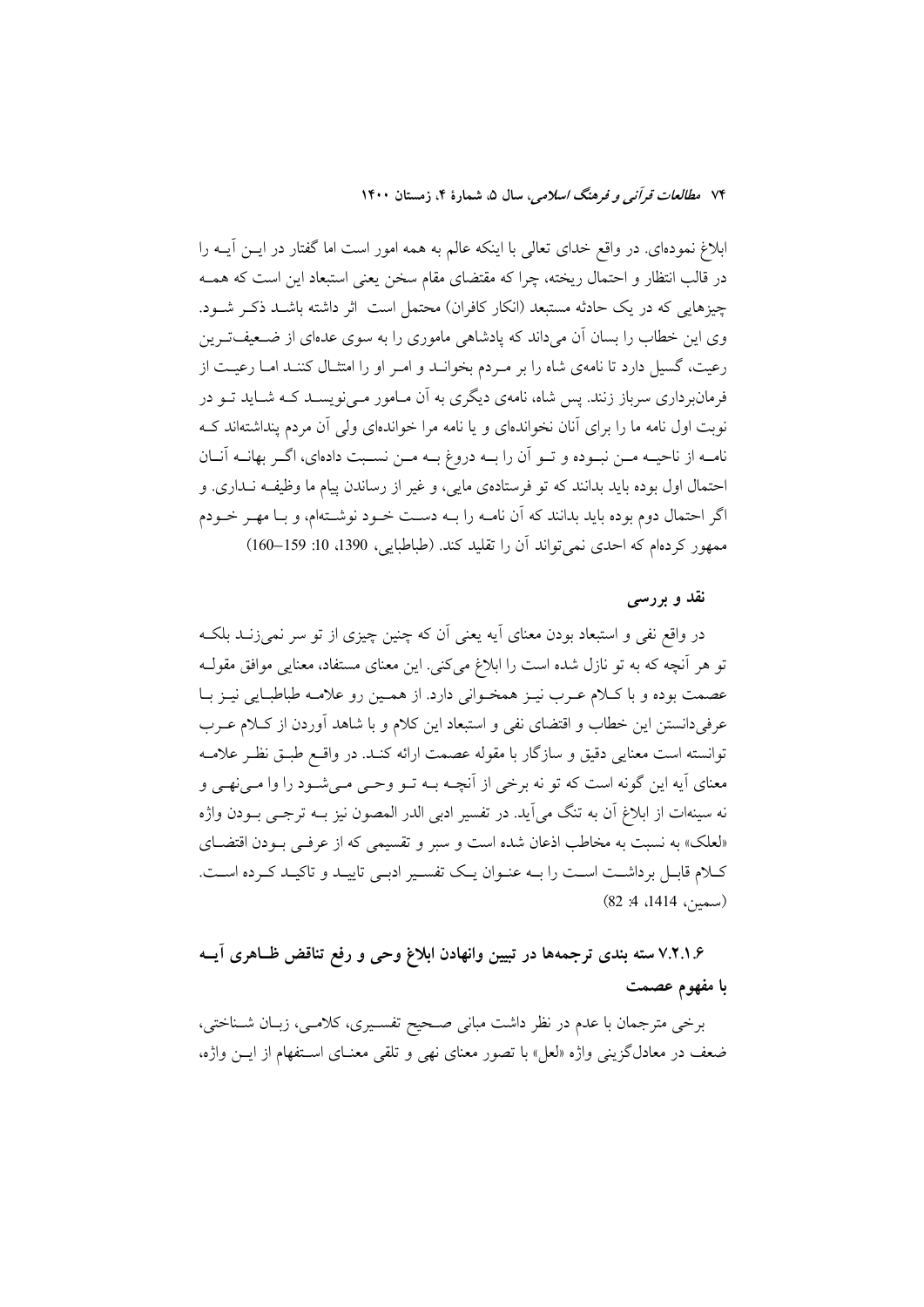تحليل انتقادي ترجمة آيات به ظاهر … (محمد طاهري و على حاجي خاني) ٧٥

عدم جداسازی افزودههای تفسیری، در تقدیر گرفتن افزودههای مخالف سـیاق و جـز آن در انتقال معنا، محتوا و تاثير متن مبداً به متن مقصد و انتقال مقوله عصمت، موفق نبودند اگرچــه برخی در انتقال بعضی از ویژگیهـا و ظرافـتهـای آیـه اهتمـام ورزیـده و از ایـن جهـت توفيق يافتهاند.

| ترجمه                                                                                                                                                                                                                                                                                       | مترجم            |
|---------------------------------------------------------------------------------------------------------------------------------------------------------------------------------------------------------------------------------------------------------------------------------------------|------------------|
| و مبادا تو برخی از أنچه را که به سویت وحی میشود ترک گویی و سینهات بدان تنگ گردد که<br>میگویند: «چرا گنجی بر او فرو فرستاده نشده یا فرشتهای با او نیامده است؟» تو فقط<br>هشداردهندهای، و خدا بر هر چیزی نگهبان است.                                                                          | فولادوند         |
| مباد که برخی از چیزهایی را که بر تو وحی کردهایم واگذاری و بدان دلتنگ باشی که میگویند:<br>چرا گنجی بر او افکنده نمیشود؟ و چرا فرشتهای همراه او نمی[ید؟ جز این نیست که تو<br>بیم.دهندهای بیش نیستی و خداست که کارساز هر چیزی است.                                                             | أيتى             |
| (ای رسول ما) مبادا بعض أیاتی را که به تو وحی شده (درباره کافران به ملاحظاتی) تبلیغ نکنی و<br>از قول مخالفانت که میگویند (اگر این مرد پیغمبر است) چرا گنج و مالی ندارد و یا فرشته<br>أسمان همراه او نیست دلتنگ شوی، که وظیفه تو تنها نصیحت و اندرز خلق است، و حاکم و<br>نگهبان هر چیز خداست. | الهي قمشهاي      |
| بروجردي، پورجوادي، رضاخاني، صلواتي، طاهري، کاويانپور، گرمارودي، امين، مرکزفرهنگ و<br>معارف قرأن، بهرامپور، خرمدل، نسفى                                                                                                                                                                      | ترجمههاى<br>همسو |

۷–۱–ایراد مفهوم زجر و بازداشت از واژه ترجی «لعل»

#### نقد و بررسی

در ترجمههای فوق الذکر، «لعل» به صـورت زجـر و نهـی و بـا معـادل گزینـی «مبـادا» ترجمـه شــده اســت تــا صــورت جملــه خبــري و معنــاي أن انشــايي باشــد و از رهگــذر منصرفکردن معنـاي توقـع بــه تحـذير، ترجمــهي ايـراد شــده بــا مقولــه عصــمت تنــافي نداشته باشد. چرا که صیغهی نهی دلالت بر وقوع و انجـام فعـل نمـیکنـد امـا همـانگونــه که گذشت مفهوم تحذیر جزء معانی سه گانه «لعل» نیست. و نیز آنگونه که پیشـتر یـاد شــد یکی از معانی سهگانه «لعل»، توقع میباشد. معنی توقع یعنی ترجـی و امیـد در مـواردی کـه محبوب بوده، و اشفاق و دلسوزی از هر آنچه کـه مکـروه اسـت. (زرکشـی، 1410، 1: 336؛ سپوطی، 1421، 1: 552) از همین رو می توان گفت کـه منظـور از «مبـادا» در ترجمـههـای یادشده، معنای اشفاق از مکروه است اما این معنا نیـز در آیــه مـورد بحـث صـحیح نیسـت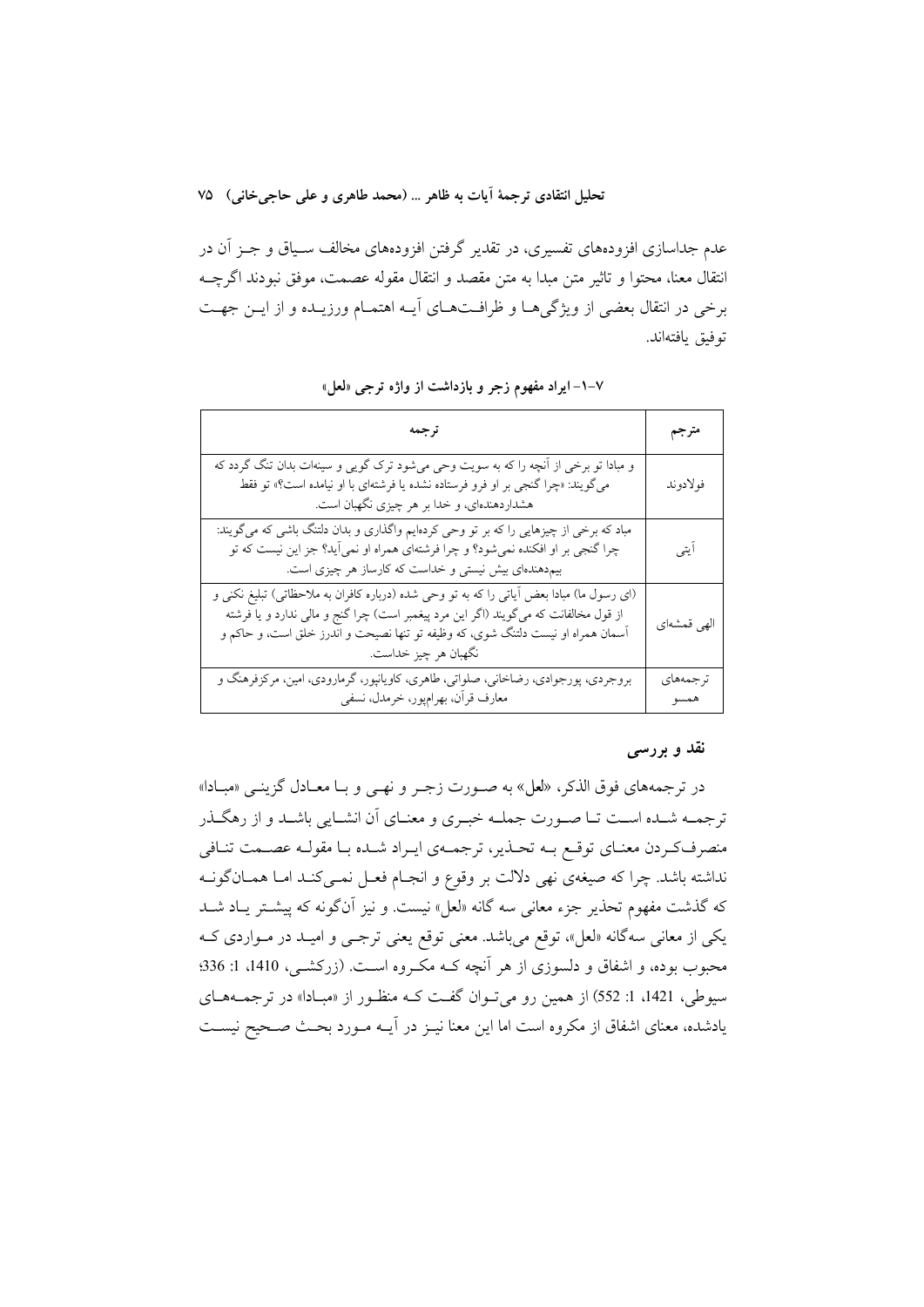چراکه در معنی اشفاق، گوینده از روی شـفقت و مهربـانی درخواسـت پیشـگیری از وقـوع امری نامطلوب و ناخوشایند را از مخاطب مـی کنـد کـه او از سـر دلسـوزی و توجـه بـرای مخاطب آن را بهكار مىبرد. مثلا عرب مى گويد: «لعل المريض هالك» يعنـى مبـادا مـريض هلاك شود يا «لعل الطفل وقع على الارض» يعني مبادا بچه زمين افتد. امـا در هـر صـورت، ترس یا توجه و دلسوزی برای پیامبر(ص) در ترک این ماموریت مهم بنا به ادلـهی عصــمت نادرست است.

گفتنی است که طرفداران این نظریه، «لعل» اشفاق و تلطف را نیز به «مبادا» معنا نمودهانــد که با معنای زجر و نهی تفاوت دارد اما حتی بنا بر فرض صحت قبول معنای اشفاق در ایــن موضع، كماكان ذهن مخاطب از شنيدن واژه «مبادا» به معناي نهى متبادر مى شود و نمى توانــد میان مبادای اشفاق و مبادای نهی تفکیک قائل شـود. لـذا گرچــه ترجمــههـای پــاد شــده بــا مقولهی عصمت مخالفتی ندارد اما در برگردان صحیح واژه «لعل» موفق نبودهاند.

|  |  |  |  |  |  | 7–۲– بيان عدم قطعيت علم خداوند از واژه «لعل» |  |  |  |
|--|--|--|--|--|--|----------------------------------------------|--|--|--|
|--|--|--|--|--|--|----------------------------------------------|--|--|--|

| ترجمه                                                                                                                                                                                                                                                                                                                          | مترجم            |
|--------------------------------------------------------------------------------------------------------------------------------------------------------------------------------------------------------------------------------------------------------------------------------------------------------------------------------|------------------|
| پس شاید تو به خاطر أنکه میگویند: چرا بر او گنجی نازل نشده و یا فرشتهای همراه او<br>نیامده، برخی از آنچه را که به سویت وحی میشود (مانند استهزاء بتان و رسوم جاهلیت آنان<br>را) رها کنی و سینهات از ابلاغ اّن تنگ شود! جز این نیست که تو بیم دهندهای هستی (گنج<br>و فرشته در اختیار تو نیست) و خدا بر همه چیز ناظر و نگهبان است. | مشكيني           |
| أدینەوند، قرشیبنابی، نوبری، پاینده، صادقیتهرانی، دانش، موسوی، عبدالحمیدی، حجتی،<br>خسرواني، انصاريان، ارفع، رضايي، رهنما، ثقفي تهراني، شعراني، معزي، عاملي، فارسي،<br>مصباحزاده، یاسری، جعفری، قرائتی، دهلوی، سراج، مکارم، رضایی، صفارزاده                                                                                     | ترجمههاى<br>همسو |

## نقد و بررسی

ترجمه ياد شده، واژه مورد بحث را به معناي ترجى گرفتـه كـه عــلاوه بــر بــاقى مانــدن شائبه عدم عصمت و عدم ابلاغ كامل وحيى، اشكال تنافى بكار رفتن لفـظ ابهــام (شــايد) بــا قطعیت علم خداوند را متوجه خود دارد توضیح این که معنای توقع و انتظار به معنی ترجــی محبوب در این جایگاه خالی از اشکال نیست چــرا کــه تــرک ابــلاغ وحــی توســط پیــامبر موردرضا و محبوب خداوند نیست از همین رو «لعل» در این آیه، به خــلاف آیــات ﴿فَــاتَّقُوا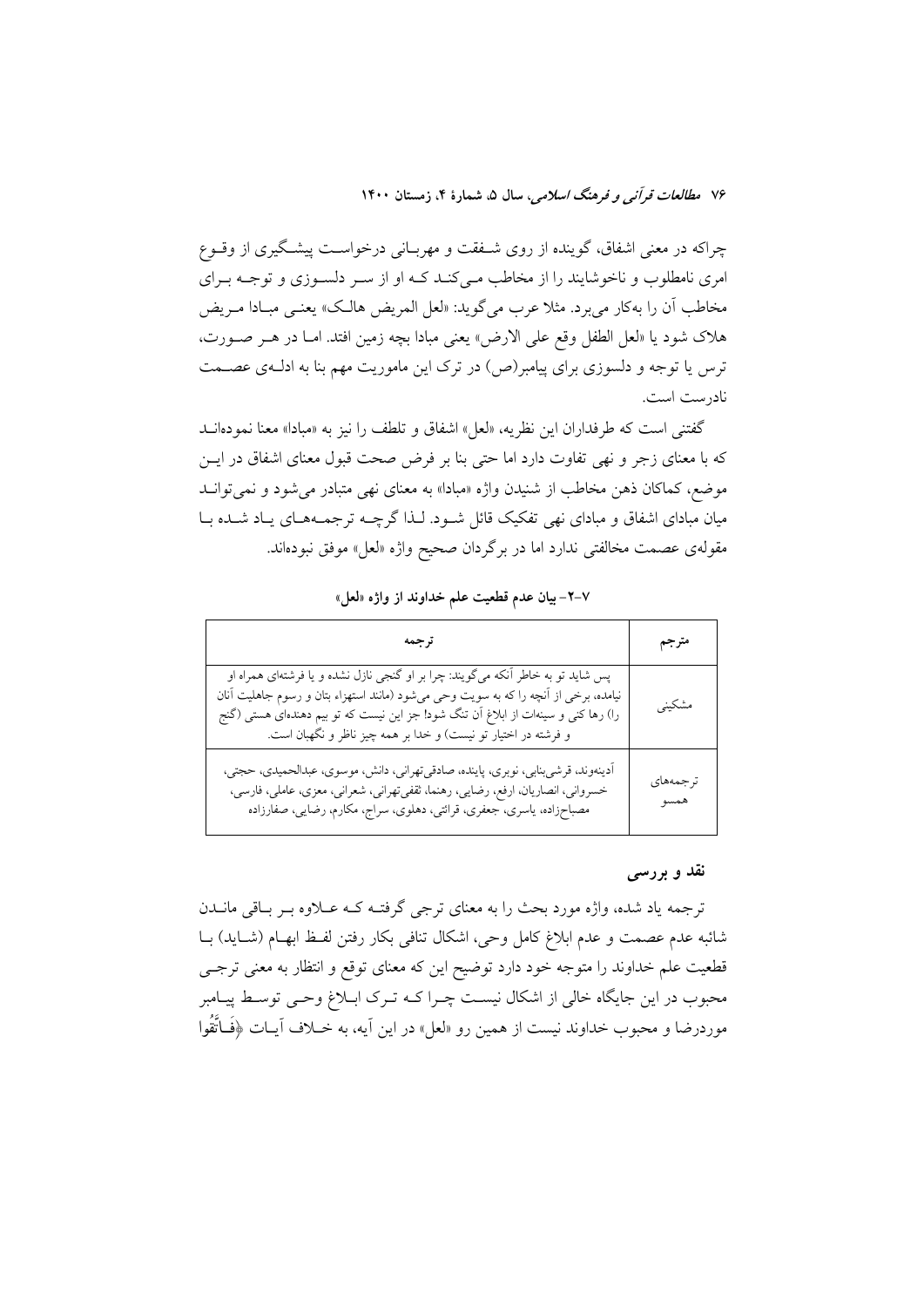تحليل انتقادي ترجمة آيات به ظاهر … (محمد طاهري و على حاجي خاني) ٧٧

اللَّــهَ لَعَلَّكُــمْ تَشْــكُرُون﴾ «آلءمــران: ١٢٣» و ﴿وَ أَطيعُــوا اللَّــهَ وَ الرَّسُــولَ لَعَلَّكُــمْ تُرحَمُــونَ﴾ «آلِعمران: ١٣٢» نمي تواند به معناي ترجى محبوب و اميد اتفاق افتادن باشد تــا واژه «شــايد» معادل گزینی صحیحی برای آن به شمار رود. این از یک سو و از سوی دیگر ذهن مخاطـب با شنیدن لفظ «شاید» به مفهوم ابهام و تردید متبـادر مـیشـود. یعنـی چگونـه ممکــن اســت خداوند با لفظ «شاید» که حاکی از علم قطعی نداشتن است به امانت دار وحی بگوید: شـاید برخی از وحی را بخاطر گفتار مشرکان ترک گویی! برخی از قبرآن پژوهـان نیـز بـه اشـکال اخير اذعان كردهاند. (خرمشاهي، 1384: 44).

۷–۳– ترک مقطعی وحی و تاخیر در ابلاغ

| ترجمه                                                                                                                                                                                                                                                                                                                                                           | مترجم             |
|-----------------------------------------------------------------------------------------------------------------------------------------------------------------------------------------------------------------------------------------------------------------------------------------------------------------------------------------------------------------|-------------------|
| شاید (ابلاغ) بعض أیاتی را که به تو وحی میشود، (بخاطر عدم پذیرش أنها) ترک کنی (و به<br>تأخیر اندازی)؛ و سینهات از این جهت تنگ (و ناراحت) شود که میگویند: «چرا گنجی بر او نازل<br>نشده؟! و یا چرا فرشتهای همراه او نیامده است؟!» (ابلاغ کن، و نگران و ناراحت مباش! چرا که)<br>تو فقط بیم دهندهای؛ و خداوند، نگاهبان و ناظر بر همه چیز است؛ (و به حساب آنان میرسد) | مكارم             |
| أدينهوند                                                                                                                                                                                                                                                                                                                                                        | تر جمەھاي<br>همسو |

## نقد و بررسی

ترجمهی مذکور از چند جهت دچار اشکال است:

۱. افزودهی (و به تأخیر اندازی) برخلاف اصل عدم تقدیر و اضمار بوده و با ظاهر ک $\mathcal{C}$ م مخالفت دارد.

۲. بنا بر ادلهی عصمت، پیامبر در ابلاغ وحـی اختیــاری در بــه تــاخیر انــداختن، کــم یــا زيادكردن وحي ندارد.

٣. كلمه «لعل» به «شايد» ترجمه و عدم قطعيت علم خداوند را تداعى مى نمايد.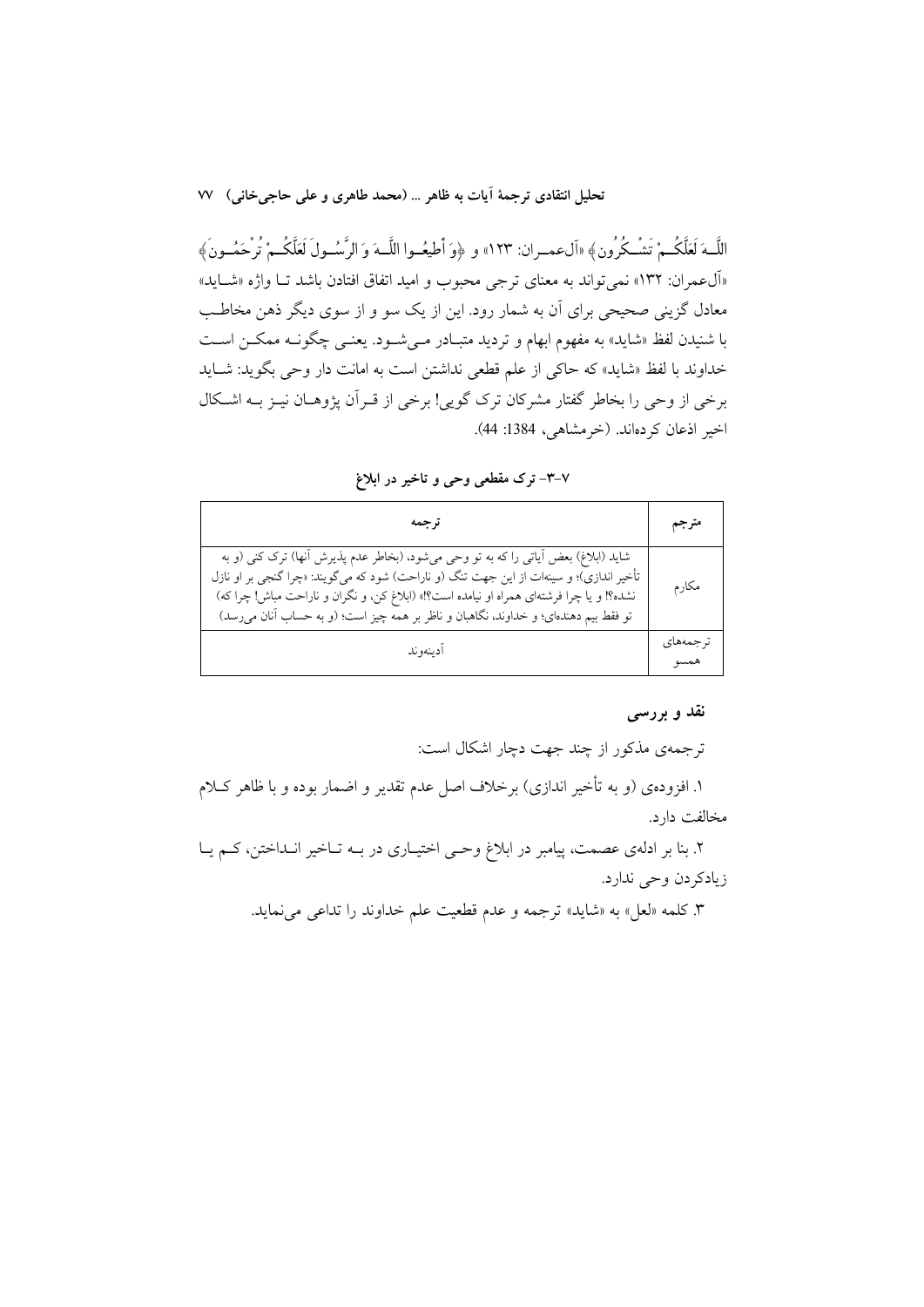| ترجمه                                                                                                                                                                                                                                                                                                                                                                                                                                                                                                                                                                                                                                                                             | مترجم  |
|-----------------------------------------------------------------------------------------------------------------------------------------------------------------------------------------------------------------------------------------------------------------------------------------------------------------------------------------------------------------------------------------------------------------------------------------------------------------------------------------------------------------------------------------------------------------------------------------------------------------------------------------------------------------------------------|--------|
| …شاید تو (یا محمد) میخواهی رساندن بعضی احکام را به مشرکین که از جانب خداوند تعالی به<br>تو وحی میشود ترک کنی، و از خواندن اَن احکام به مشرکین دلتنگ میشوی و برای اجابت<br>خواهش نفس أنان نميخواهي احكام را به أنان بخواني (يا محمد) از رساندن بعضي از احكام به<br>آنان دلتنگ میشوی. از ترس اینکه مبادا بگویند به چه جهت به او خزینه نازل نمیشود، یا این که<br>ملکی همراه او نمیآید تا به راستگویی او شهادت بدهد این چیزهایی که از تو میخواهند (یا محمد)<br>هیچ یک به وجود نخواهد اَمد. در حقیقت تو البته فقط ترساننده مردمی از عذاب پروردگار اظهار<br>معجزه به مردم در اختیار تو نیست اگر ، چه تو میل داری معجزات مطلوب آنها به تو داده شود. و به<br>هر چیز خداوند تعالی وکیل است | نوبري  |
| پس شاید تو ترک کنندهای بعضی از آنچه را که وحی میشود به سوی تو. (این خطاب، گرچه به<br>صورت شک است در انجام وظایف نبوت، ولی در حقیقت، تحریص پیغمبر است از طرف خداوند<br>بر تبلیغ رسالت.) و شاید سینه تو به تنگ آمده و دلتنگ شدی از اینکه میگویند: چرا فرستاده نشد بر<br>او گنجی؟ یا چرا نیامد با او ملکی؟ جز این نیست که تو بیم کنندهای و خدا بر هر چیز نگهبان است.                                                                                                                                                                                                                                                                                                                 | ياسر ي |

۷–۴–عدم تناسب افزودههای تفسیری با مقوله عصمت

### نقد و بررسی

اشکالات ترجمههای ایراد شده عبارت است از:

۱. «لعلک» به معنای ترجی آمده و شائبه عدم عصمت و عدم ابلاغ کامل وحی بــه قــوت خود باقي است.

۲. در این ترجمه اضافهای وجود دارد که در متن آیه وجود ندارد و خود شـبهه دیگـری را در ذهن مخاطب ایجاد میکند. وی در انتهای ترجمه و در مقـام توضـیح، ایــن عبــارت را اضافه می کند: «اگر چه تو میل داری معجزات مطلوب آنها به تو داده شود.» پر واضـح اسـت که پیامبر هرگز میل نداشت که به تمایلات و معجزات اقتراحی کافران، پاسخ مثبت دهد لـذا اضافه کردن این عبارت به ترجمه نادرست است. همچنین افزودهی یاسـری کـه ظـاهر ایـن خطاب را به صورت شک، و حقیقت آن را تحریص پیغمبر بر تبلیـغ رسـالت مـیدانـد؛ بــه دليـل مخالفـت بـا مقتضـاي مقـام سـخن (اسـتبعاد) مـورد انتقـاد برخـي مفســران بــوده و مردود است. (طباطبایی، 1390، 10: 160)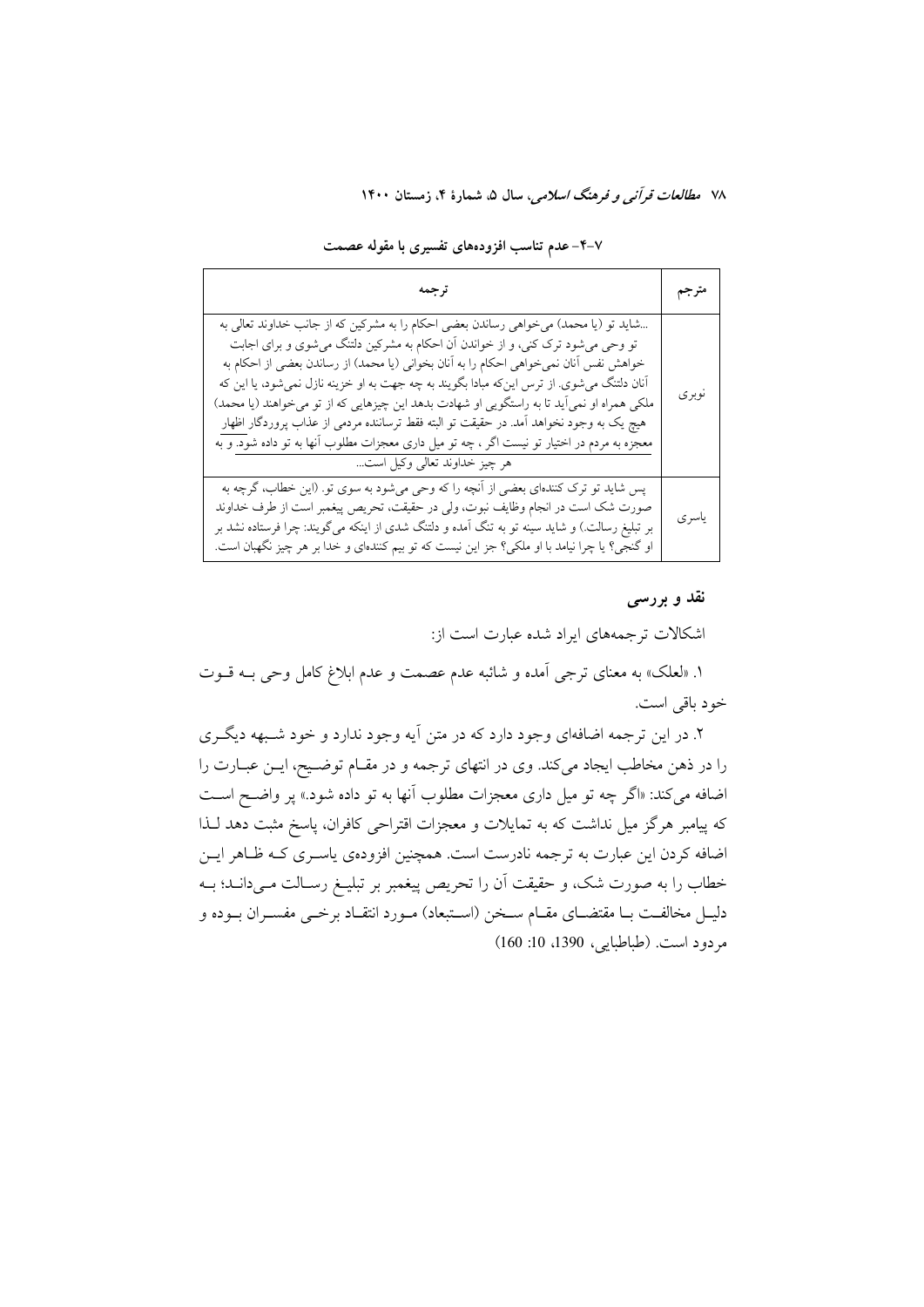تحلیل انتقادی ترجمهٔ آیات به ظاهر ... (محمد طاهری و علمی حاجی خانی) ۷۹

| √–۵– پندار و گفتار کافران بر ترک ابلاغ وحی |  |  |  |  |  |  |  |
|--------------------------------------------|--|--|--|--|--|--|--|
|--------------------------------------------|--|--|--|--|--|--|--|

| ترجمه                                                                                                                                                                                                                                                                                                                                 | مترجم |
|---------------------------------------------------------------------------------------------------------------------------------------------------------------------------------------------------------------------------------------------------------------------------------------------------------------------------------------|-------|
| پس ای پیامبر! (کفار میگویند:) «شاید تو ابلاغ بعض آنچه را که به تو وحی فرستاده میشود ترک<br>کننده باشی و به آن، سینهات تنگ بشود». از رهگذر اینکه (کفار) بگویند: «چرا بر «محمد» گنجی فرو<br>فرستاده نشده است یا چرا فرشتهای با او نیامده (که او را تصدیق کند)»، جز این نیست که تو<br>بیم کنندهای و خدا بر هر چیزی وکیل (و نگاهبان) است. | بلاغى |

### نقد و بررسی

بلاغی برای تصحیح و توافق آیه با مفهوم عصمت، عبارت «کفار میگویند» را در ابتــدای ترجمه خود افزوده است. این افزوده اگرچه معنای آیه را همخوان با مقوله عصمت مـیکنـد اما باید در نظرداشت که این افزوده هرگز در متن آیه نیست و از آنجا که هر افزوده ای بایــد مبتنی بر دلایل مبرهن باشد چنین افزودهای نمیٍتوان مورد قبول واقع شود. عــلاوه بــر آنکــه هیچ گفتار و نقل تفسیری بر چنــین افــزودهای حکایــت نــدارد و ســیاق نیــز گویــای چنــین اضافهای نبست.

۷–۶–صحت و اتقان برداشتهای تفسیری و در نظر داشت دیدگاه کلامی منقح

| ترجمه                                                                                                                                                                                                                                                                                                                                                                             | مترجم |
|-----------------------------------------------------------------------------------------------------------------------------------------------------------------------------------------------------------------------------------------------------------------------------------------------------------------------------------------------------------------------------------|-------|
| ای پیامبر، رسالت تو جای هیچگونه تردید و انکار ندارد؛ پس چگونه است که گروهی اّن را دروغ<br>انگاشتهاند؟ آیا برخی از آنچه را به تو وحی میشود وا مینهی و به مردم نمیرسانی و سینهات از ان<br>به تنگ میآید که مبادا بگویند: چرا گنجی بر او فروفرستاده نشده یا فرشتهای با او نیامده است؟ این<br>چه انتظار بی جایی است که از تو دارند؛ تو فقط هشداردهندهای و خدا کارساز و تدبیرکننده امور | صفو ی |

### نقد و بررسی

برداشتهای تفسیری مترجم و توضیحات او در صورتی مـیتوانـد راهگشــای خواننــده برای دریافت بهتر مراد خداوند و فهم صحیح از آیـات قـراَن باشــد کــه از صــحت و اتقــان برخوردار بوده و مبتنی بر ادله صحیح تفسیری باشد. در ترجمه یاد شده، مترجم بــا اتخــاذ و .<br>تکیه به رأی تفسیری صحیح و توجه به مقتضای مقــام ســخن، آیــه را بــه صــورت پرسشــی ترجمه نموده و با رعایت تناسب مفهوم ترجی به نسبت به مخاطب، نفی و اسـتبعادی کــه از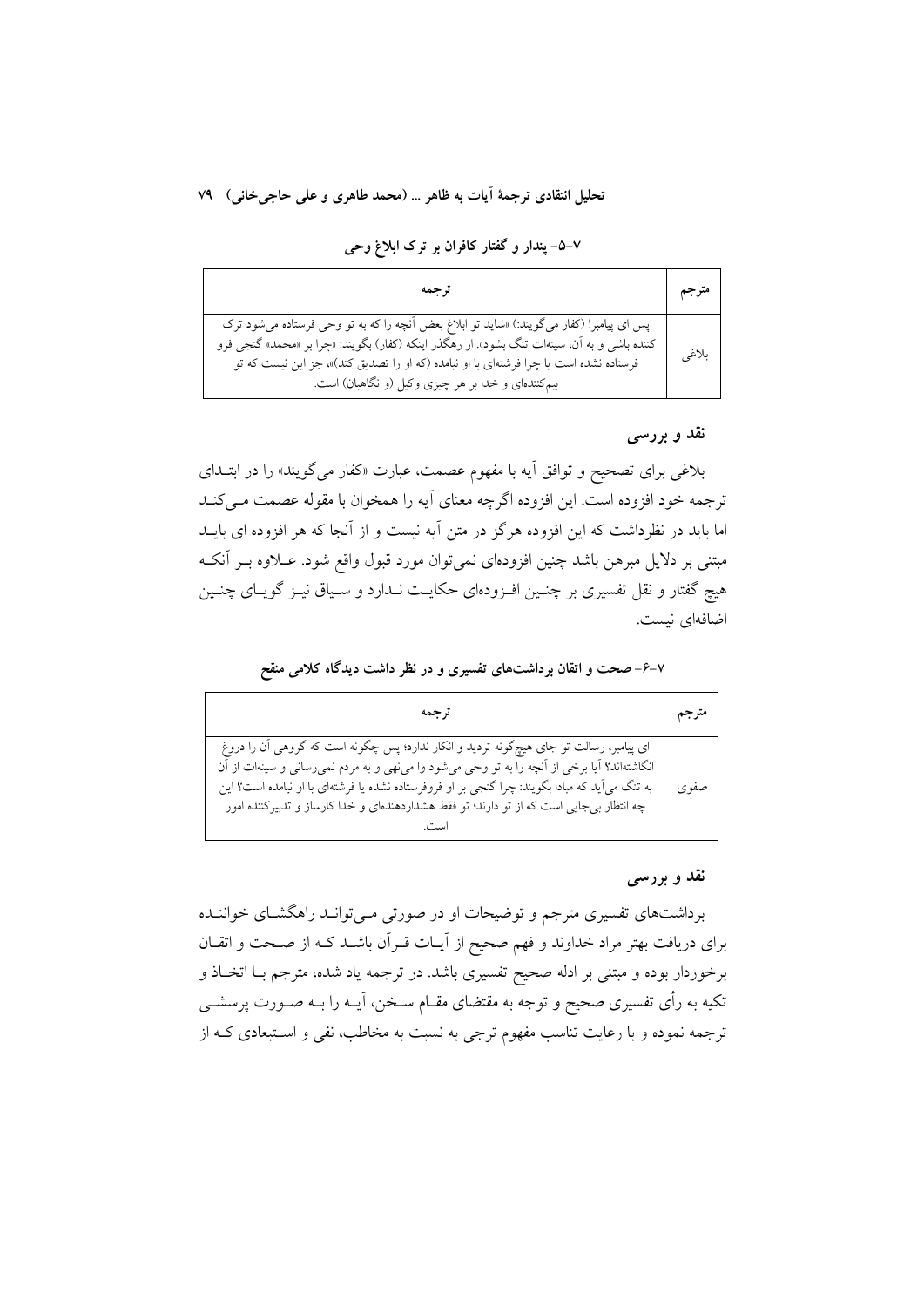عرفی بودن اقتضای کلام قابل برداشت است را به صورت سبر و تقسیم بیان کردهاست. جــز اّنکه مفهوم نفی و استبعاد در زبان مقصد به صورت کامل و خوشخوان قابل درک نیســت و مخاطب در صورت عدم اطلاع از تفسیر، استبعاد را درک نمـیکنـد. از همـین رو مـیتـوان ترجمه فوقالذکر را تصحیح و بازسازی نمود به گونهای که:

**اولا** نفی و استبعاد به راحتی قابل درک بوده و **ثانیا** توضیحاتی کـه در آیــه نیســت را از متن اصلی جدا نماییم تا آمیختگی شرح و متن وجود نداشته باشد.

۷–۷– تر حمه پشنهادی

(رسالت تو جای هیچگونه تردید و انکار ندارد) پس (چگونه آن را دروغ انگاشتهاند؟) شاید تو برخی از آن چه که به تو وحی میشود را وا می نهی و یا سینهات از (ابلاغ) آن به تنگ میآید که (چنین هم نیست تا آنها بهانهجویی کنند و) بگویند چرا بر او گنجی فرو فرستاده نشده یا فرشتهای با او نیامده است؟ (این چه انتظار بیجایی است که از تو دارند؛) تو فقط هشداردهندهای و خداوند بر هر چیزی نگهبان است.

در ترجمه مزجی' پیشنهاد شده معنای ترجی، بیرون پرانتز و اسـتبعاد برگرفتــه از معنــای عرفی و مقتضای مقام سخن درون پرانتز آمده است. در واقع در ایــن نــوع ترجمــه، دو نــوع مخاطب در نظرداشته شده، نخست مخاطب تخصصی کـه بــدون در نظـر گــرفتن محتــوای داخل پرانتز به ساختار دقیق زبان مبدا هدایت میشود و دیگر مخاطب غیــر تخصصــی کــه برای رهنمون شدنش به معنای آیه و رفع ابهام عارضی برای وی، معنـای متخـذ از تفســیر را درون پرانتز به ترجمه افزودیم. در واقع این نوع ترجمه در بین ترجمههای مزجی از دقـت و ظرافت بیشتری در انتخاب الفاظ و چینش کلمات درون پرانتز برخوردار اسـت بــه صــورتی که از یک سو با در نظر نگرفتن محتوای داخل پرانتز، ساختار دقیق متن مبدا را به خواننـده و مخاطب تخصصی میiمایانیم و از سـوی دیگـر بــا درنظـر گــرفتن آنچــه در داخــل پرانتــز آمـده اســت، ابهــام عارضــي را بــراي مخاطــب غيــر تخصصــي برطــرف ســاخته و او را اقناع ميكنيم.

## ٧. نتايج تحقيق

در این جستار با بررسی نمایندههای روشهای ترجمههای تحتاللفظی، امـین، معنـایی، آزاد و تفسیری در آیه 12 سوره هود، می توان این یافتهها را برشمرد: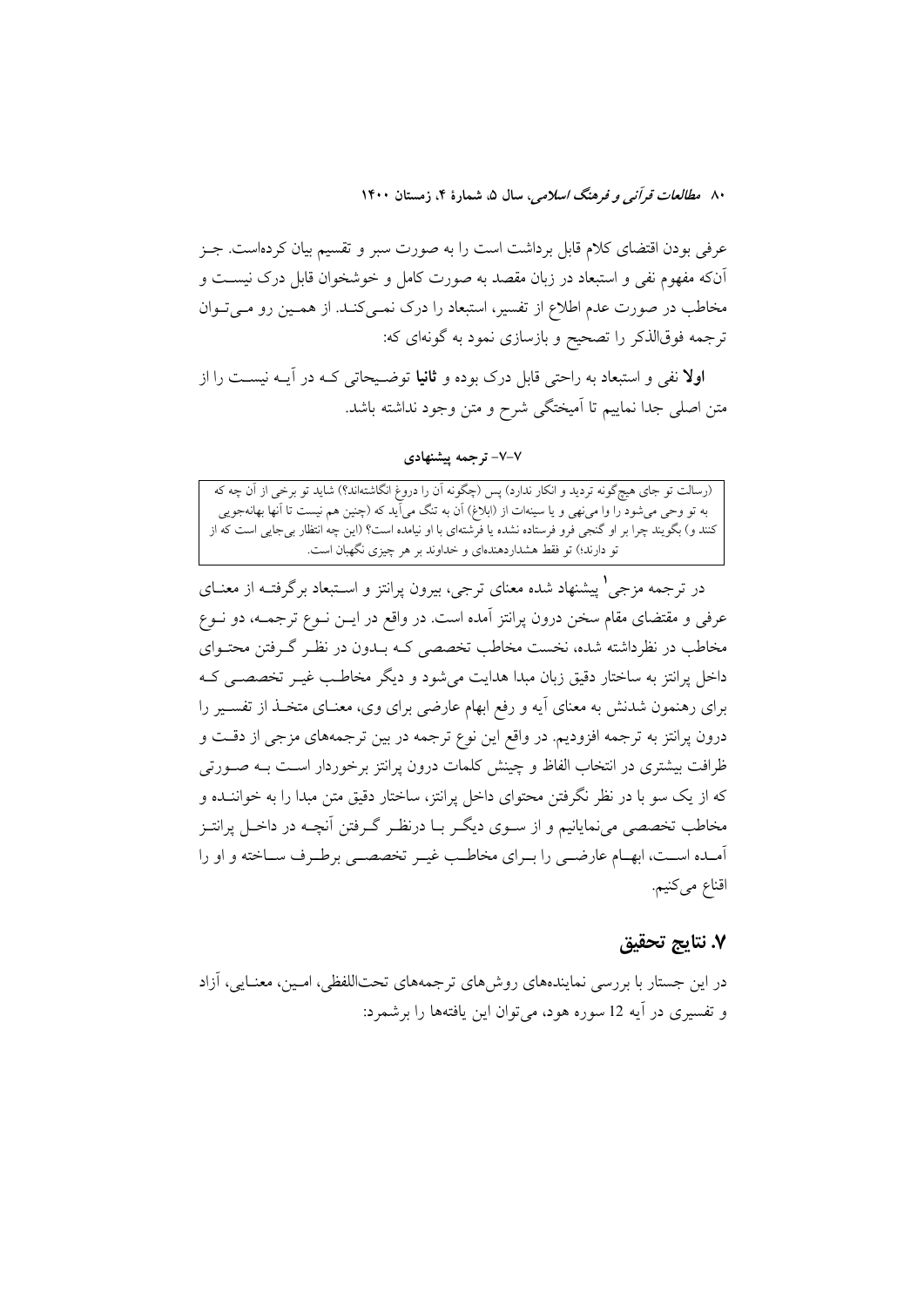تحليل انتقادي ترجمة آيات به ظاهر ... (محمد طاهري و على حاجي خاني) ٨١

١. بـا عرفـي دانسـتن خطـاب اّيــه ١٢ سـوره هــود، شـبهه تـرك ابـلاغ وحـي توسـط پیامبراکرم(ص) و نیز عدم قطعیت علم خداوند که از واژه «لعل» بــه ذهــن متبــادر مــی شــود ازمیان میرود چرا که با عرفی دانستن این خطاب، مقتضای مقام سخن استبعاد بوده بـه ایــن صورت که خداوند این است که همه چیزهایی کـه مـی توانـد علـت یـک حادثـه مسـتبعد (انکار کافران) باشد را ذکر و سپس آن را نفی میکند.

۲. در ترجمه آیه 12 سوره هود، تنها صفوی، با اتخاذ و تکیــه بــه رأی تفســیری صــحیح، خطاب آيه را عرفي تلقى كـرده و مقتضـاي سـخن را اسـتبعاد دانسـته اسـت. از ايـن رو بـا انتخاب معادل گزینی صحیح برای واژه «لعلک»، مقوله عصمت را به خـوبی انعکـاس داده و در مقابل سایر مترجمان علی رغم افزودههای فراوان، بدون تنبه دادن مخاطب به علــم مطلــق خداوند و عصمت پيامبر (ص) در ترجمه موفق نيودهاند.

۳. ترجمه آیتی و فولادوند که به عنـوان ترجمـههـای تحـتاللفظـی و امـین، صـرفا بـه ساختار متن مبدا پايبند بودند و ساختار دقيق و منطبق با آيهها را انتقال دادند نه تنها وافــي بــه مقصود نبوده بلكه ذهن مخاطب غيـر تخصصـي خـود را نسـبت بــه عصــمت پيــامبر(ص) دچار خدشه می نماید چرا که اساسا به دلیل ساختار بسندگی، قابلیت انعکاس میبانی کلامبی و یا تبیین تفسیری ندارند اما در مقابل ترجمههایی که با وجود حجـم طــولانی و در برداشــتن اطلاعاتی چون شأن نزول و طرح مبانی کلامی و به عبارت دیگر با شکستن ســاختار آیــات، در تبیین این آیات و زدودن شائبه عدم عصمت میتوانند موفق باشند مانند ترجمـه صـفوی از آبه مورد بحث.

۴. ترجمههای مزجی پیشنهادی در این پژوهش، روشی مناسب در ترجمه آیــات کلامــی مورد بحث در قرآن میباشد زیرا که از یک سو با در نظـر نگــرفتن محتــوای داخــل پرانتــز، ساختار دقیق متن مبدا را به خواننده و مخاطب تخصصی مـیiمایـانیم و از سـوی دیگـر بـا درنظر گرفتن آنچه در داخل پرانتز آمده است، ابهام عارضی را برای مخاطب غیـر تخصصــی برطرف ساخته و او را اقناع میکنیم.

## <u>یے نوشتھا</u>

۱. ترجمه مزجی به ترجمهای گفته می شود که مترجم، مطالب تفسیری را درون پرانتز و بـه صـورت کو تاه و موجز در لايهلاي الفاظ قرآن ذکر مرکند.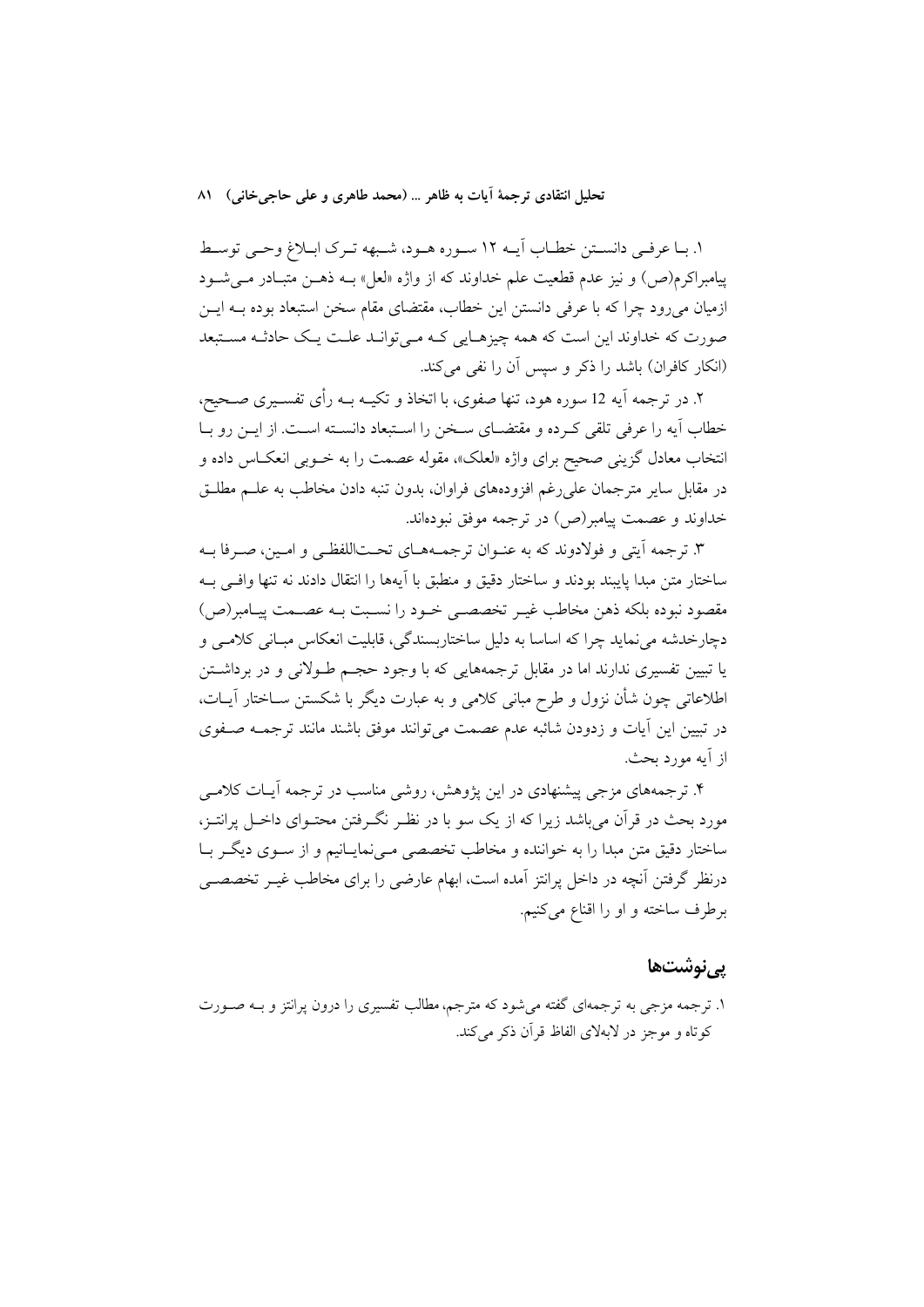در این پژوهش ترجمههای ذیل مورد بررسی قرار گرفته است:

شعراني، پاينده، مصباحزاده، معزى، آيتي، ارفع، امين (تفسير مخزن العرفـان در علــوم قــرأن)، برزي، بروجردي، بهرام پور (تفسير يـک جلـدي مبـين)، پورجـوادي، جعفـري (تفسـير كـوثر)، ثقفیتهرانی (روان جاویــد در تفســیر قــراَن مجیــد)، دانــش (ترجمــه تفســیر کاشــف)، دهلــوی، رضاخاني (ترجمه تفسير بيـان السـعاده فـي مقامـات العبـاده)، رهنمـا (ترجمـه و تفسـير قـراَن)، صلواتي، عاملي (تفسير عاملي)، عبدالحميدي (ترجمه تفسير جوامع الجـامع)، فارسـي، فولادونـد. قرائتي (تفسير نور)، قرشي،نابي (تفسير احسن الحديث)، كاويانپور، گرمـارودي، مركـز فرهنـگ و معارف قرآن، موسـوي همـداني (ترجمــه تفســير الميــزان)، نســفي، أدينــهونــد (كلمــۀالله العليــا)، الهي قمشهاي، انصاريان، بلاغي(حجة التفاسير و بـلاغ الاكسـير)، حجتـي (گلـي از بوسـتان خـدا)، .<br>خسر م<sup>ا</sup>ل (تفسسير نسور)، خسسرواني (تفسسير خسسروي)، رضسايي، سسراج، صسادقي تهرانسي (ترجمان فرقان)، صـفارزاده، صـفوي، طـاهري، فـيض|لسـلام (ترجمـه و تفسـير قـرأن عظـيم)، مشکینی، مکارم، نوبری، یاسری

### كتابنامه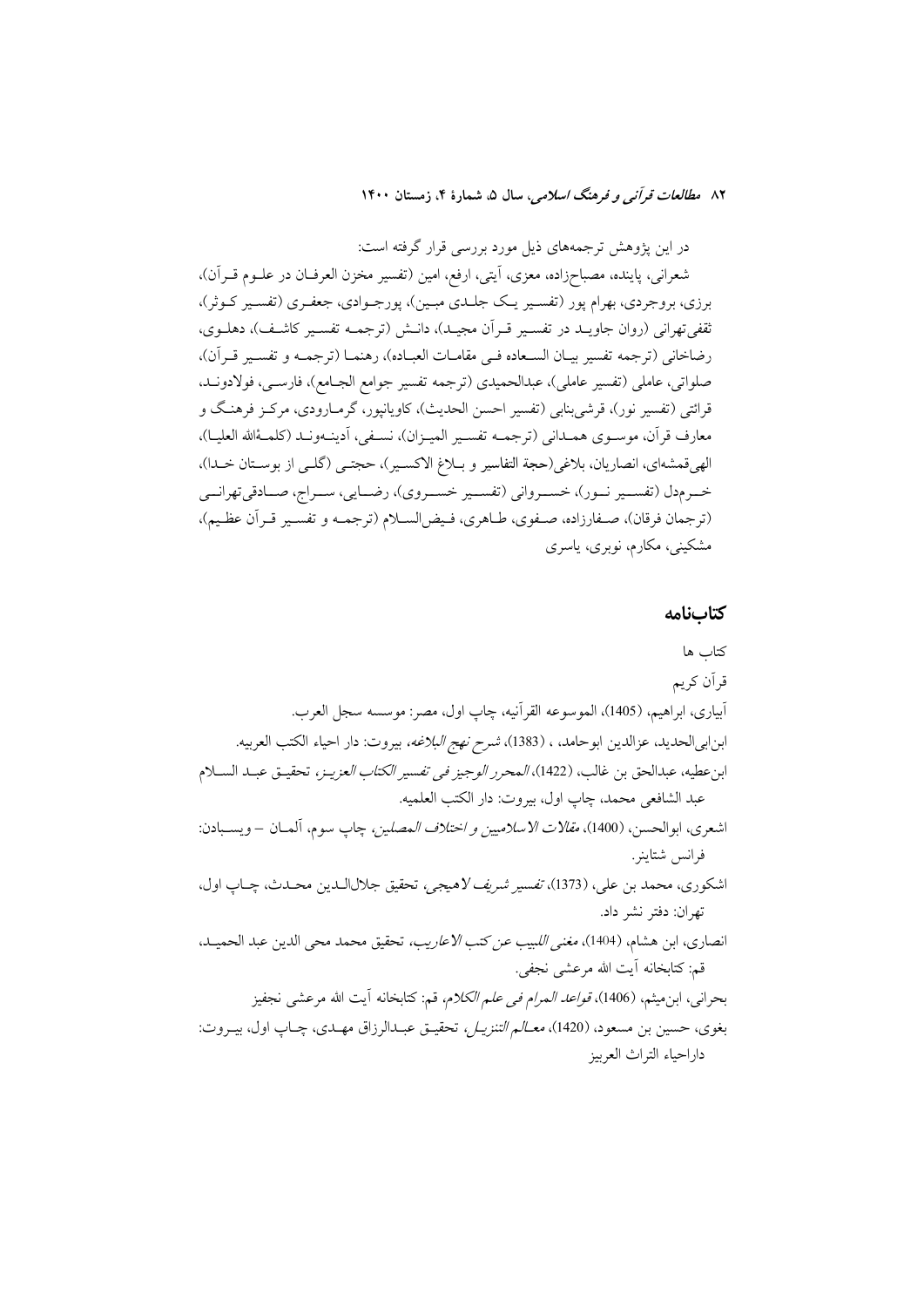### تحليل انتقادي ترجمهٔ آيات به ظاهر ... (محمد طاهري و على حاجي خاني) ٨٣

بيضاوي، عبدالله بـــن عمــر، (1418)، *أنــوار التنزيــل و أســـرار التأويــل* عجــاب اول، بيــروت: داراحيــاء التراث العربي. تفتازاني، مسعود بن عمر، (1409)، *شرح المقاصد في علم الكلام،* قم: منشورات الشريف الرضي. جرجاني، عبد القاهر بــن عبــد الـرحمن، (1430)، *درج الــدرر فــي تفســير القــرآن العظـ*يم، مصــحج: محمد اديب شكور، چاپ اول، اردن-عمان: دار الفكر. جوادي آملي، عبدالله، (1377)، تفسير *موضوعي،* چاپ اول، قم: اسراء. حجازي، محمد محمود،(1413)، *التفسير الواضح،* بيروت: دار الجيل، چاپ دهم. حسب في واعب **ظ**، محمد و دبسن محمله، (1376)، *تفسيير شب بف البلايسل القلاقسل،* تحقيسق محمدحسين صفاخواه، چاپ اول، تهران: احياء كتاب. حقي بروسوي، اسماعيل بن مصطفى، بي تا، *تفسير روح البيان،* چاپ اول، بيروت: دارالفكر. حلي، حسن بن يوسف، (١٣٨٢)، كش*ف المراد في شرح تجريد الاعتقـاد،* چـاپ دوم، قـم: موسسـه امام صادق(ع). دروزه، محمد عــزه، (1421)، *التفســير الحــديث/ترتيب الســور حســب النــزول،* چــاب دوم، بيــروت: دارالغرب الإسلامي. راغب اصفهاني، حسين بن محمد، (١۴١٢)، *مفردات الفاظ القرآن،* چاپ اول، بيروت: دار القلم. رسعني، عبدالرزاق بن رزاق، (1429)، *رموز الكنـوز فـي تفسـير الكتـاب العزيــز،* تحقيــق عبــدالملك ابن دهيش، چاپ اول، مکه: مکتبه الاسدي. رضا، محمد رشيد، (1414)، *تفسير القرآن/تفسير المنار*، چاپ اول، بيروت: دار المعرفة. زركشي، محمد بن عبد الله، (1410)، *البرهان في علوم القرآن،* چاپ اول، بيروت: دار المعرفهٔ. زمخشري، محمود بن عمر، (1407)، *الكشاف عـن حقــائق غــوامض القــراَن،* چــاپ ســوم، بيــروت: دارالكتاب العربي. سبحاني، جعفر، (1384)، *الالهيات،* چاپ ششم، قم: موسسه امام صادق(ع). سبحاني، جعفر ، (1420)، *الموجز في اصول الفقه،* چاپ دوم، قم: موسسه امام صادق. سجادی، جعفر، (۱۳۶۱)، فرهنگ معارف اسلامی، تهران: کومش. سمين، احمد بن يوسف، (1414)، *الدر المصون في علوم كتاب المكنون،* تحقيق: احمدمحمد صـيره، چاپ اول، بيروت: دار الكتب العلميه. سيوطي، جلال الدين، (1421)، *الإتقان في علوم القرآن،* چاپ دوم، بيروت: دار الكتاب العربي. طباطباي<sub>ه ،</sub>، سيد محمـد حسـين، (1390)، *الميـزان فـي تفسـير القـرآن،* چـاپ دوم، بيـروت: موسسـه اعلمي للمطبوعات.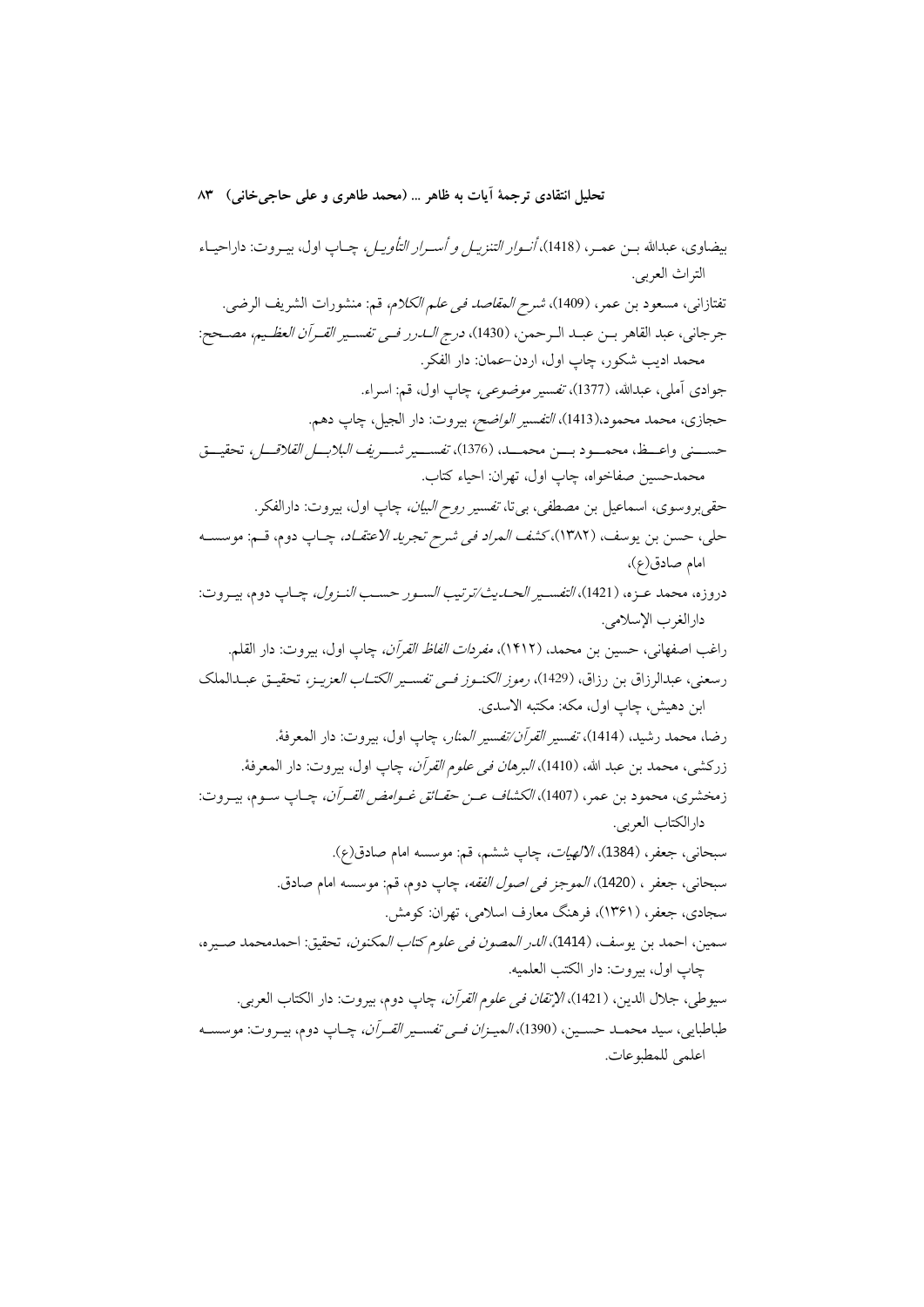۸۴ م*طالعات قرآن<sub>ه ،</sub> و فرهنگ اسلامی*، سال ۵، شمارهٔ ۴، زمستان ۱۴۰۰

طبرسي، فضــل بــن حســن، (1372)، *مجمــع البيــان لعلــوم القــران،* چــاپ ســوم، تهــران: انتشــارات ناصر خسر و. طبري، محمد بن جرير، (1412)، *جامع البيان في تفسير القرآن،* چاپ اول، بيروت: دار المعرفة. طريحي، فخر الدين بن محمد، (١٣٧۵)، *مجمع البحرين*، مصحح: حسيني اشكوري، احمد. طوسي، محمد بن حسن،(1420)، *التبيان في تفسير القرآن،* بيروت: دار احياء التراث العربي. عباس حسن، (1428)، *نحوالوافي،* بيروت: مكتبه المحمدي. فخـــر رازى، ابوعبـــدالله محمــــد بــــن عمــــر، (1420)، *مفـــاتيح الغيــــب، چــ*ـاپ ســــوم، بيــــروت: دار احیاءالتر اث العربي. قاضي عبدالجبار، احمد، بي تا، *تنزيه القرآن عن المطاعن،* بيروت: دار النهضه الحديثه. قاضي نورالله، (1409)، *احقاق الحق و ازهاق الباطل*، قم: كتابخانه آيت الله مرعشي نجفي. قرطبي، محمد بن احمد، (1364)، *الجامع الاحكام القرآن،* چاپ اول، تهران: ناصر خسرو، مراغي، احمد مصطفى، بي تا، تفسير *المراغي،* چاپ اول، بيروت: دار الفكر. مشكيني اردبيلي، علي، (1371)، *اصطلاحات الاصول ومعظم ابحاثها،* چاپ پنجم، قم: نشر الهادي. مصباح يزدي، محمد تقي، (1373)، *أموزش عقائد،* چاپ دهم، قم: سازمان تبليغات اسلامي. مصباح يزدى، محمد تقى ، (1393)، *راه و راهنماشناسى،* قم: انتشارات موسسه آموزشــى و پژوهشــى امام خميني. مظفر، محمد حسن، (1396)، *دلائل الصدق*، قاهره: دار العلم للطباعة. مظفر، محمد رضا،(1370)، اصول الفقه، چاپ چهارم، قــم: مركـز انتشــارات دفتـر تبليغــات اســلامى حوزه علميه قم. مفيد، محمد بن محمد،(١۴١٣)، *اوائل المقالات،* قم: كنگره شيخ مفيد. مفيد، محمد بن محمد ، (١۴١٣)، *النكت الاعتقاديه*، چاپ اول، قم: الموتمر العالمي للشيخ المفيد. مكارم شيرازي، ناصر، (1371)، *تفسير نمونه،* تهران: دار الكتب الإسلامية، چاپ دهم. ميبدي، احمد بن محمد، (1371)، كش*ف الاسرار و عده الابرار*، چاپ ينجم، تهران: امير كبير . نسفي، عبدالله بن احمد، (1416)، *مدارك التنزيل و حقايق التاويل*، جاب اول، بي<sub>د</sub>وت: دار النفائس. واحدى، على بن احمد، (1415)، *الوجيز في تفسير الكتاب العزيز،* چاپ اول، بيروت: دار القلم. يوسفيان، حسن و شـريفي، احمـد حسـين، (1377)، يژوهشــي در عصــمت معصـوم*ان (ع)،* تهـران: یژوهشگاه فرهنگ و اندیشه اسلامی.